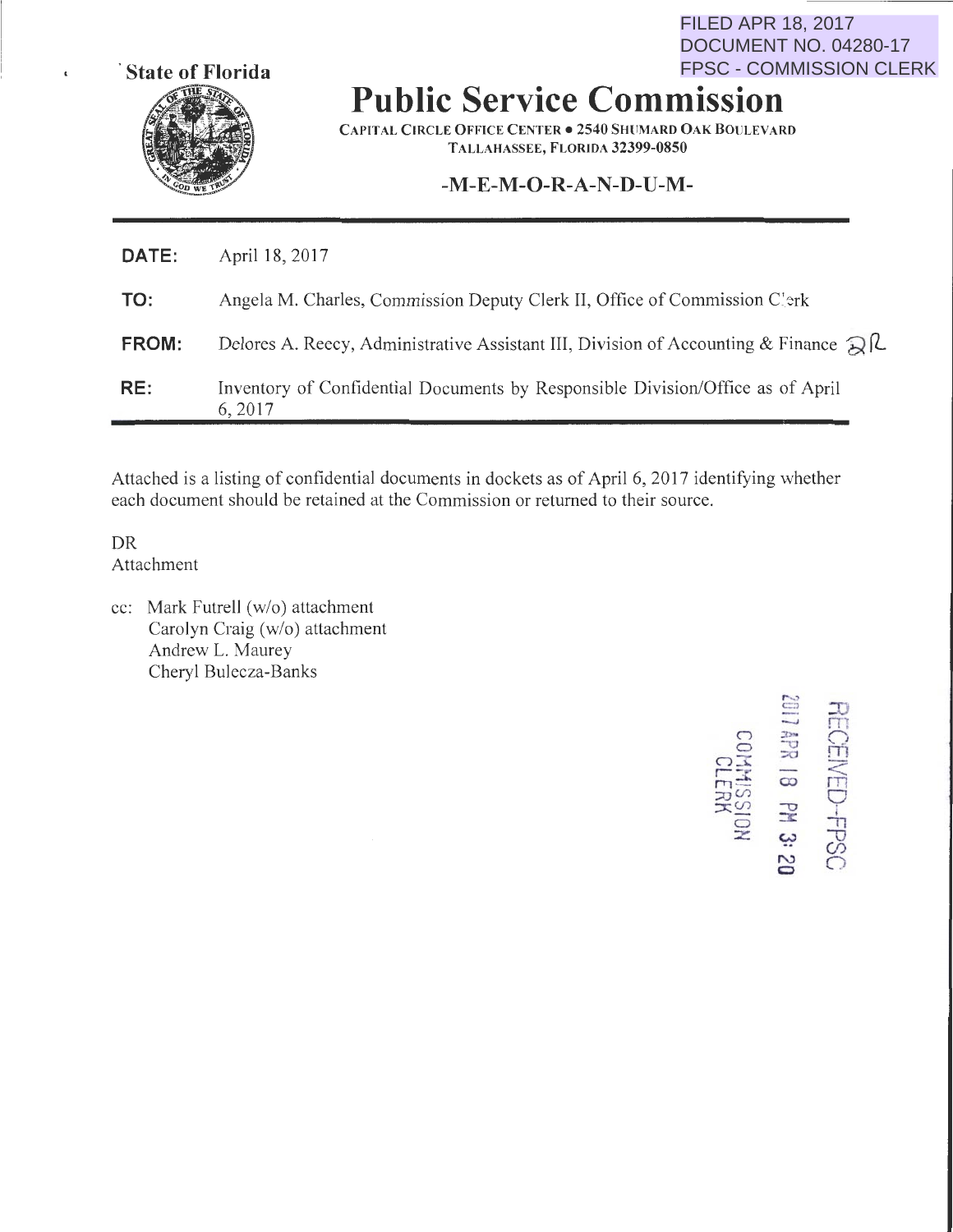$\omega_{\rm eff}$  ,  $\omega_{\rm eff}$ 

 $\label{eq:2} \frac{1}{\sqrt{2\pi}}\left(\frac{1}{\sqrt{2\pi}}\right)^{1/2}$ 

Division of Accounting & Finance

| <b>DOCKET</b> | <b>DOCKET TITLE</b>                                                                                                                   | <b>DOCUMENT</b> | <b>LEAD STF./ATT.</b> | <b>STATUS</b> | <b>DESCRIPTION</b>                                                                                                                                                                                                                             | <b>RETAIN</b> | <b>RETURN</b> |
|---------------|---------------------------------------------------------------------------------------------------------------------------------------|-----------------|-----------------------|---------------|------------------------------------------------------------------------------------------------------------------------------------------------------------------------------------------------------------------------------------------------|---------------|---------------|
| 150171-EI     | Petition for<br>issuance of<br>nuclear<br>asset-recovery<br>financing order,<br>by Duke Energy<br>Florida, Inc.<br>d/b/a Duke Energy. | 05417-15        | Cicchetti<br>Gervasi  | Order issued  | Duke Energy<br>(Triplett) -<br>(CONFIDENTIAL)<br>Information<br>included in<br>response to<br>staff's 2nd set of<br>interrogatories,<br>specifically Nos.<br>8 and 34. [x-ref.]<br>DNs 05803-15<br>(returned to<br>source) and<br>$07694 - 15$ |               |               |
|               |                                                                                                                                       | 06065-15        | Cicchetti<br>Gervasi  | Order issued  | Duke Energy<br>(Bernier) -<br>CONFIDENTIAL)<br>Portions of<br>responses to<br>staff's 4th<br>request for PODs<br>(Nos. 13-16);<br>specifically No.<br>$13.$ [x-ref. DNs]<br>06126-15, 06226-15<br>and 06229-15]                                |               |               |
|               |                                                                                                                                       | 06126-15        | Cicchetti<br>Gervasi  | Order issued  | Duke Energy<br>(Burnett) -<br>(CONFIDENTIAL)<br>Portions of<br>supplemental<br>response to<br>staff's 4th<br>request for PODs;<br>specifically                                                                                                 |               |               |

 $\mathbf{l}$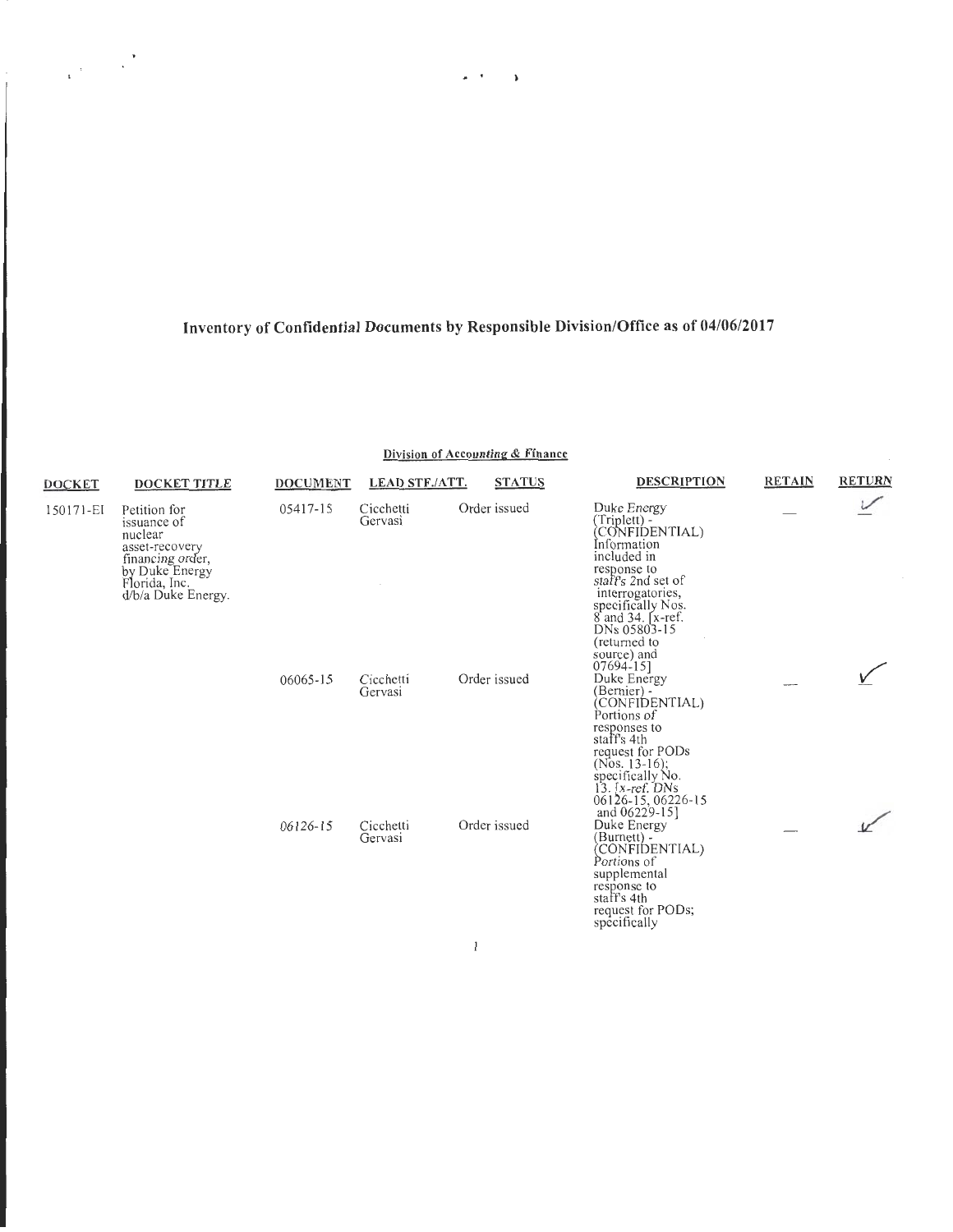$\mathcal{F}=\mathbf{a}$ 

 $\epsilon$ 

 $\label{eq:2} \frac{d\mathbf{r}}{d\mathbf{r}} = \frac{1}{2} \mathbf{r} \mathbf{r}$ 

**Division of Accounting & Finance** 

| <b>DOCKET</b> | <b>DOCKET TITLE</b> | <b>DOCUMENT</b> | <b>LEAD STF./ATT.</b> | <b>STATUS</b> | <b>DESCRIPTION</b>                                                                                                                                                                                                                                                                                                                                                                    | <b>RETAIN</b> | <b>RETURN</b> |
|---------------|---------------------|-----------------|-----------------------|---------------|---------------------------------------------------------------------------------------------------------------------------------------------------------------------------------------------------------------------------------------------------------------------------------------------------------------------------------------------------------------------------------------|---------------|---------------|
|               |                     | 06226-15        | Cicchetti<br>Gervasi  | Order issued  | question No. 13.<br>[x-ref DNs]<br>06065-15, 06226-15<br>and 06229-15]<br>Duke Energy<br>(Bernier) -<br>(CONFIDENTIAL)<br>Information<br>included in                                                                                                                                                                                                                                  |               |               |
|               |                     | 06229-15        | Cicchetti<br>Gervasi  | Order issued  | response to<br>staff's 4th<br>request to produce<br>$(Nos.13-16);$<br>specifically No.<br>13. [x-ref DNs<br>06126-15, 06065-15<br>and 06229-15]<br>Duke Energy<br>(Bernier) -<br>(CONFIDENTIAL)<br>Information<br>included in<br>response to<br>staff's 4th<br>request to produce<br>$(Nos.13-16)$ ;<br>specifically No.<br>13. $[x-ref. DNs]$<br>06065-15, 06126-15<br>and 06226-151 |               |               |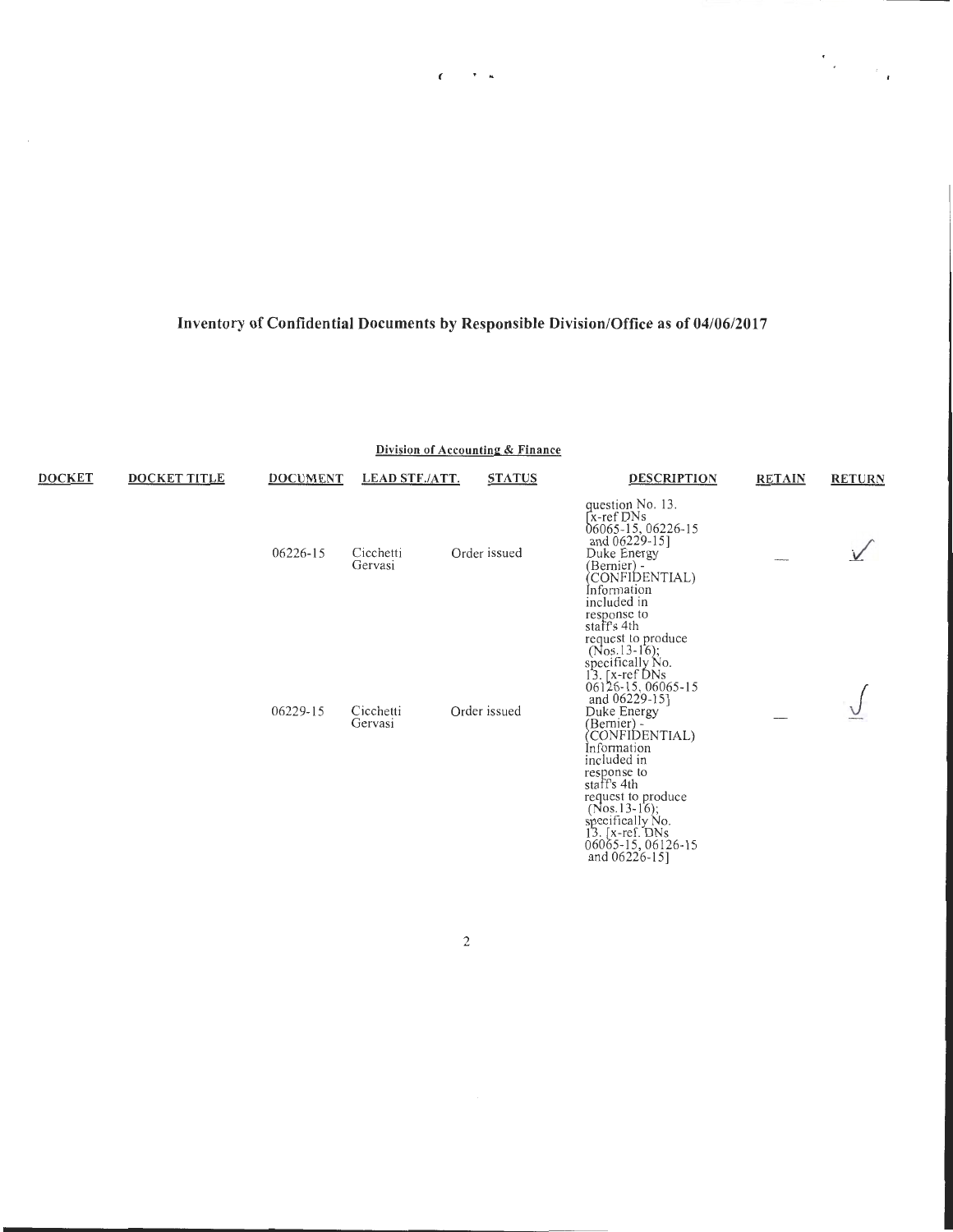$\label{eq:2} \frac{1}{\sqrt{2\pi}}\left(\frac{1}{\sqrt{2\pi}}\right)^{1/2}\frac{1}{\sqrt{2\pi}}\left(\frac{1}{\sqrt{2\pi}}\right)^{1/2}$ 

**Division of Accounting & Finance** 

| <b>DOCKET</b> | DOCKET TITLE                                                                                                                          | <b>DOCUMENT</b> | <b>LEAD STF./ATT.</b> | <b>STATUS</b>                  | <b>DESCRIPTION</b>                                                                                                                                                                                                                                          | <b>RETAIN</b> | <b>RETURN</b> |
|---------------|---------------------------------------------------------------------------------------------------------------------------------------|-----------------|-----------------------|--------------------------------|-------------------------------------------------------------------------------------------------------------------------------------------------------------------------------------------------------------------------------------------------------------|---------------|---------------|
| 150171-EI     | Petition for<br>issuance of<br>nuclear<br>asset-recovery<br>financing order,<br>by Duke Energy<br>Florida, Inc.<br>d/b/a Duke Energy. | 07694-15        | Cicchetti<br>Gervasi  | Order issued                   | Duke Energy<br>(Triplett) -<br>CONFIDENTIAL)<br>Modified Exh A to<br>modification of<br>eighth request for<br>confidential<br>classification.<br>CLK note: See DN<br>$05803 - 15$ for<br>initial Exh A<br>(returned to<br>source); x-ref DN<br>$05417 - 15$ |               |               |
|               |                                                                                                                                       | 07753-15        | Cicchetti<br>Gervasi  | NOI filed:<br>awaiting request | Duke Energy<br>(Triplett) -<br>CONFIDENTIAL)<br>Portions of Duke<br>Energy's documents<br>provided to the<br>bond team;<br>provided on CD                                                                                                                   |               |               |
|               |                                                                                                                                       | 07941-15        | Cicchetti<br>Gervasi  | Order issued                   | only.<br>Duke Energy<br>(Triplett) -<br>CONFIDENTIAL)<br>Portions of<br>documents provided<br>to the bond team;<br>provided on CD<br>only.                                                                                                                  |               |               |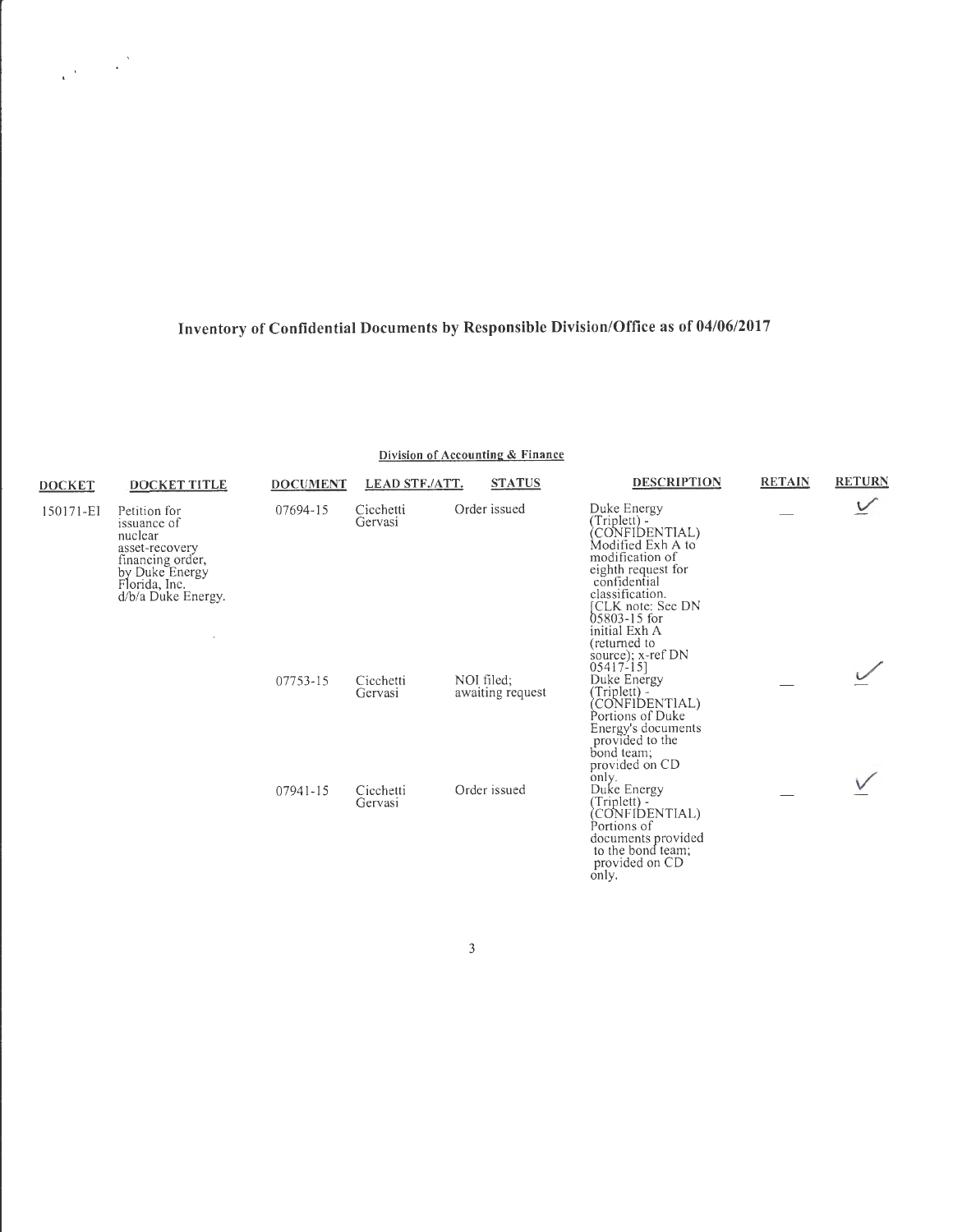$\label{eq:2} \frac{d^2\phi}{dt^2} = \frac{1}{2\pi\epsilon^2} \frac{1}{\sqrt{2\pi\epsilon^2}}$ 

 $\bar{z}$ 

| Division of Accounting & Finance |
|----------------------------------|
|----------------------------------|

| <b>DOCKET</b> | <b>DOCKET TITLE</b>                                                                                                                   | <b>DOCUMENT</b> | <b>LEAD STF./ATT.</b>          | <b>STATUS</b> | <b>DESCRIPTION</b>                                                                                                                                                   | <b>RETAIN</b> | <b>RETURN</b> |
|---------------|---------------------------------------------------------------------------------------------------------------------------------------|-----------------|--------------------------------|---------------|----------------------------------------------------------------------------------------------------------------------------------------------------------------------|---------------|---------------|
| 150171-EI     | Petition for<br>issuance of<br>nuclear<br>asset-recovery<br>financing order,<br>by Duke Energy<br>Florida, Inc.<br>d/b/a Duke Energy. | 00597-16        | Cicchetti<br>Gervasi           | Order issued  | Duke Energy<br>(Bernier) -<br>CONFIDENTIAL)<br>Information<br>provided to the<br>bond team. [CLK]<br>note: See DN<br>00187-16 for                                    |               |               |
|               |                                                                                                                                       | 00599-16        | Cicchetti<br>Gervasi           | Order issued  | initial filing.]<br>Duke Energy<br>(Bernier) -<br>(CONFIDENTIAL)<br>Information<br>provided to the<br>bond team. [CLK]<br>note: See DN<br>00158-16 for               |               |               |
|               |                                                                                                                                       | 00835-16        | Cicchetti<br>Gervasi           | Order issued  | initial filing.]<br>Duke Energy<br>(Triplett) -<br>(CONFIDENTIAL)<br>Documents provided<br>to the bond team.<br>[CLK Note: See DN<br>00417-16 for<br>initial filing] |               |               |
|               |                                                                                                                                       | 00846-16        | Cicchetti<br>Gervasi<br>$\sim$ | Order issued  | Duke Energy<br>(Triplett) -<br>CONFIDENTIAL)<br>Portions of<br>documents provided<br>to the bond team.<br>[CLK Note: See DN<br>$00450 - 16$ for<br>initial filing]   |               |               |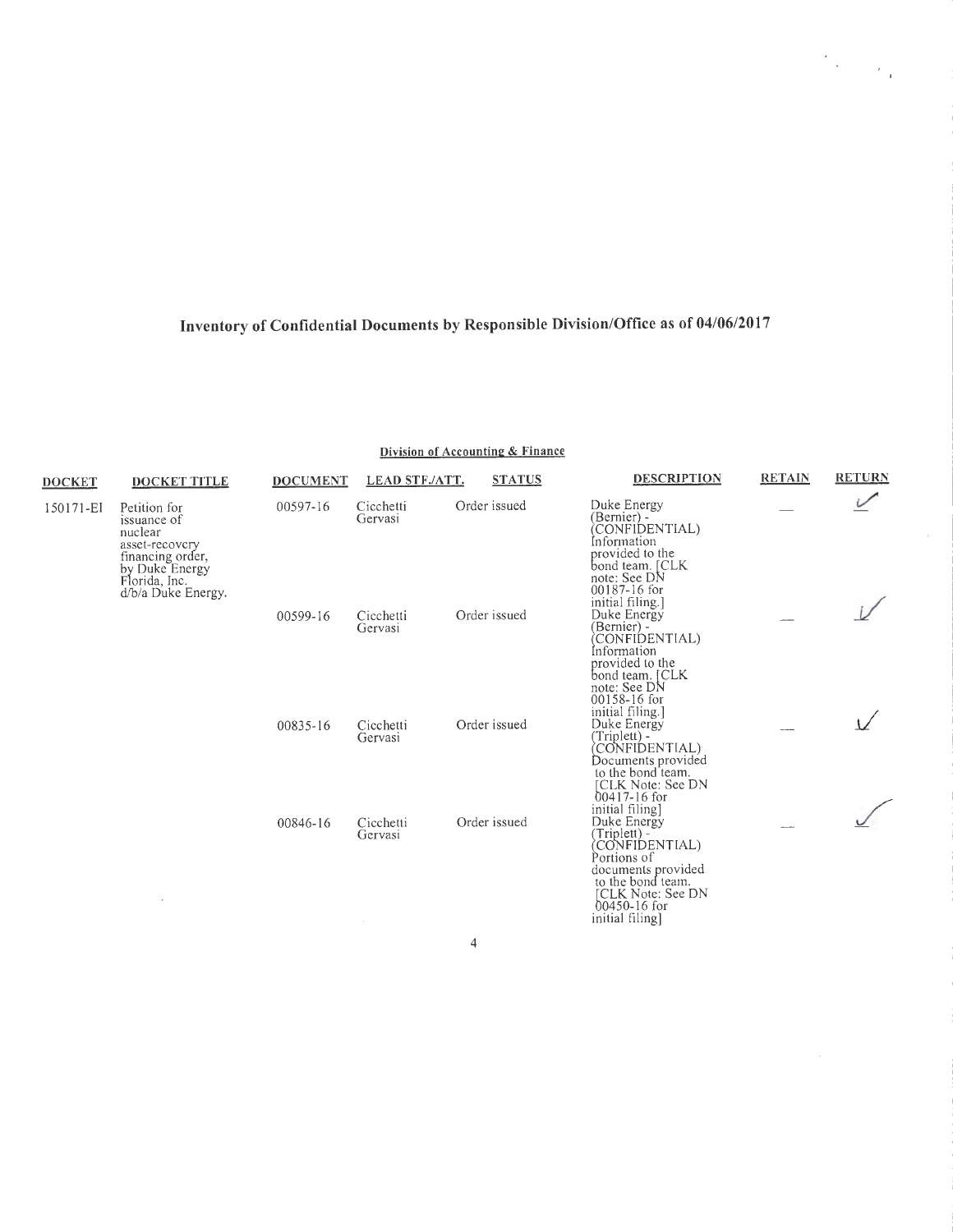$\frac{1}{\sqrt{2}}\left(\frac{1}{\sqrt{2}}\right)^{2}+\frac{1}{\sqrt{2}}\left(\frac{1}{\sqrt{2}}\right)^{2}$ 

 $\bar{\gamma}$ 

**Division of Accounting & Finance** 

| <b>DOCKET</b> | <b>DOCKET TITLE</b>                                                                                             | <b>DOCUMENT</b> | <b>LEAD STF./ATT.</b> | <b>STATUS</b> | <b>DESCRIPTION</b>                                                                                                                                                                                                                                  | <b>RETAIN</b> | <b>RETURN</b> |
|---------------|-----------------------------------------------------------------------------------------------------------------|-----------------|-----------------------|---------------|-----------------------------------------------------------------------------------------------------------------------------------------------------------------------------------------------------------------------------------------------------|---------------|---------------|
| 150171-EI     | Petition for<br>issuance of<br>nuclear<br>asset-recovery<br>financing order,<br>by Duke Energy<br>Florida, Inc. | 00910-16        | Cicchetti<br>Gervasi  | Order issued  | Duke Energy<br>(Triplett) -<br>CONFIDENTIAL)<br>Documents provided<br>to the bond team.<br>[CLK note: See DN<br>00568-16 for                                                                                                                        |               |               |
|               | d/b/a Duke Energy.                                                                                              | 00912-16        | Cicchetti<br>Gervasi  | Order issued  | initial filing.]<br>Duke Energy<br>(Triplett) -<br>CONFIDENTIAL)<br>Documents provided<br>to the bond team.<br>[CLK note: See DN<br>00562-16 for                                                                                                    |               |               |
|               |                                                                                                                 | 01313-16        | Cicchetti<br>Gervasi  | Order issued  | initial filing.]<br>Duke Energy<br>(Triplett) -<br>CONFIDENTIAL)<br>Documents provided<br>by the bond team<br>containing<br>agreement between<br>Duke and Moody's<br>Investors Service.<br>[CLK note: See DN<br>$00940 - 16$ for<br>initial filing. |               |               |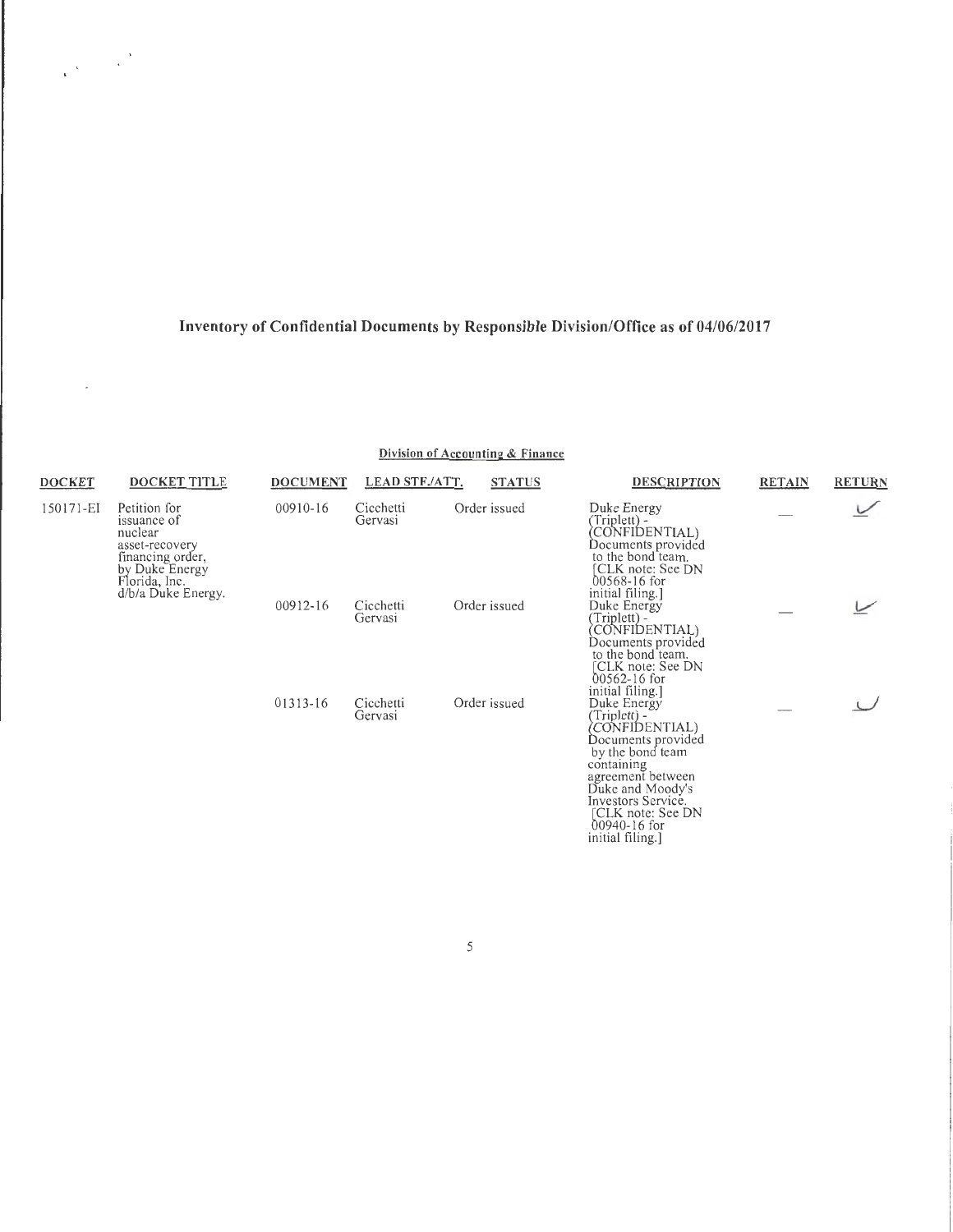$\label{eq:2} \frac{d\mathcal{L}_{\text{max}}}{d\mathcal{L}_{\text{max}}}\leq \frac{1}{2\sqrt{2}}\sum_{i=1}^{2}\left(\frac{1}{2}\sum_{i=1}^{2}\left(\frac{1}{2}\sum_{i=1}^{2}\left(\frac{1}{2}\right)^{2}+\frac{1}{2}\sum_{i=1}^{2}\left(\frac{1}{2}\right)^{2}+\frac{1}{2}\sum_{i=1}^{2}\left(\frac{1}{2}\sum_{i=1}^{2}\left(\frac{1}{2}\right)^{2}+\frac{1}{2}\sum_{i=1}^{2}\left(\frac{1}{2}\right)^{2}+\frac{1}{2}\sum_{i$ 

Division of Accounting & Finance

| <b>DOCKET</b> | <b>DOCKET TITLE</b>                                                                                                                                                      | <b>DOCUMENT</b> | <b>LEAD STF./ATT.</b> | <b>STATUS</b>                       | <b>DESCRIPTION</b>                                                                                                                                                                                                                   | <b>RETAIN</b> | <b>RETURN</b> |
|---------------|--------------------------------------------------------------------------------------------------------------------------------------------------------------------------|-----------------|-----------------------|-------------------------------------|--------------------------------------------------------------------------------------------------------------------------------------------------------------------------------------------------------------------------------------|---------------|---------------|
| 150171-EI     | Petition for<br>issuance of<br>nuclear<br>asset-recovery<br>financing order,<br>by Duke Energy<br>Florida, Inc.<br>d/b/a Duke Energy.                                    | 03739-16        | Cicchetti<br>Gervasi  | NOI filed;<br>awaiting request      | Tripplett (Duke) -<br>(CONFIDENTIAL)<br>Information<br>contained in<br>attachment 8-B in<br>combined issuance<br>advice letter and<br>true up adjustment<br>letter. [CLK]<br>note: See DN<br>04348-16 for<br>replacement<br>filing.] |               |               |
|               |                                                                                                                                                                          | 04348-16        | Cicchetti<br>Gervasi  | Order issued                        | Duke Energy<br>(Triplett) -<br>(CONFIDENTIAL)<br>Certain<br>information<br>contained in<br>issuance advice<br>letter,<br>specifically Exh<br>8-B. [CLK Note:<br>See DN 03739-16<br>for initial<br>filing].                           |               |               |
| 150190-EI     | Application for<br>authority to issue<br>and sell<br>securities during<br>calendar year<br>2016, pursuant to<br>Section 366.04,<br>F.S., and Chapter<br>25-8, F.A.C., by | 03931-17        | Archer<br>Barrera     | Req forwarded to<br>staff for recom | FPL (Donaldson) -<br>(CONFIDENTIAL)<br>Certain<br>information<br>provided in<br>exhibits (Term<br>Loan 1-7 and<br>Squire Patton<br>Boggs $1-7$ ) to $2016$                                                                           |               |               |

 $\boldsymbol{6}$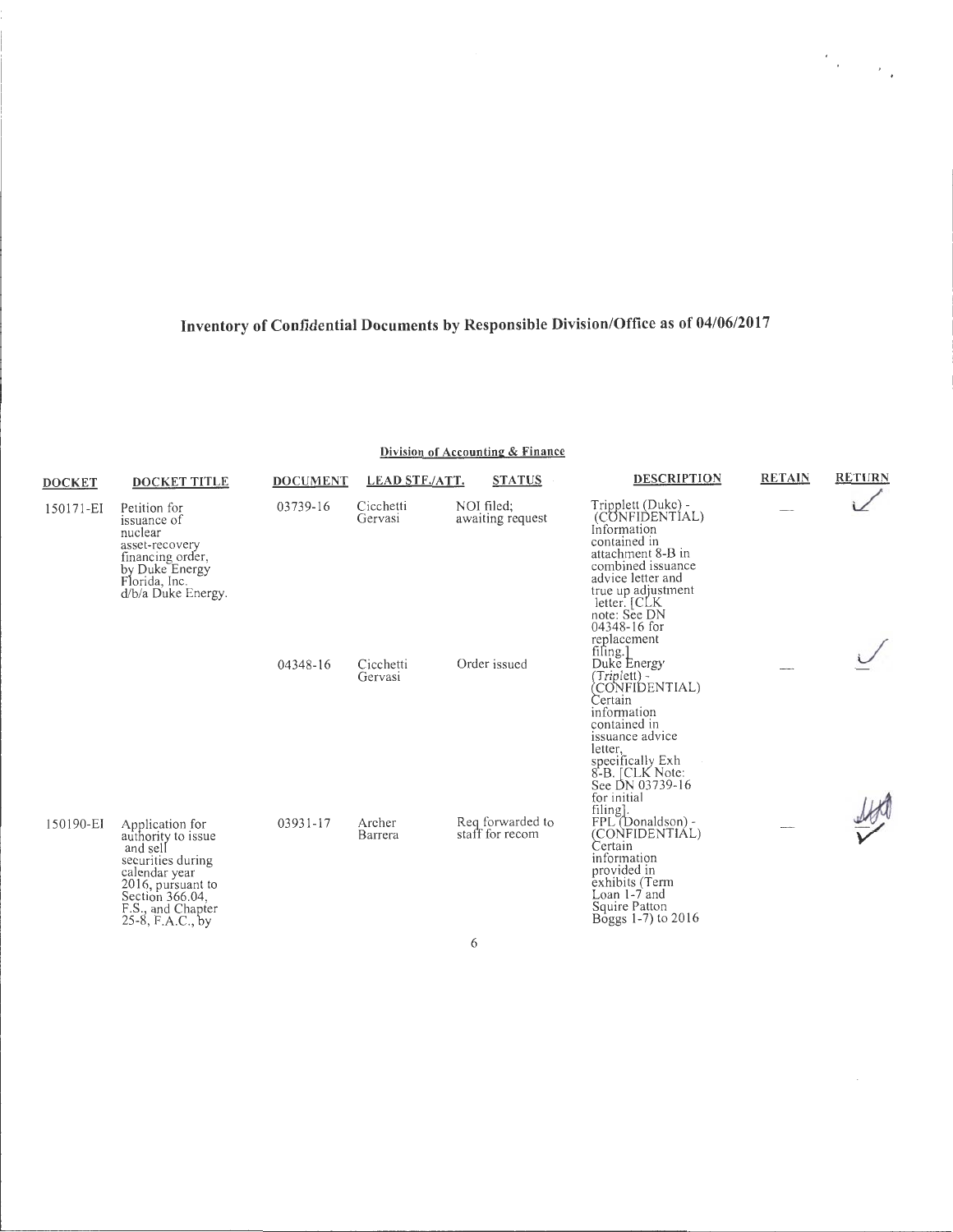$\label{eq:2} \frac{1}{2}\sum_{i=1}^n\frac{1}{2}\sum_{j=1}^n\frac{1}{2}\sum_{j=1}^n\frac{1}{2}\sum_{j=1}^n\frac{1}{2}\sum_{j=1}^n\frac{1}{2}\sum_{j=1}^n\frac{1}{2}\sum_{j=1}^n\frac{1}{2}\sum_{j=1}^n\frac{1}{2}\sum_{j=1}^n\frac{1}{2}\sum_{j=1}^n\frac{1}{2}\sum_{j=1}^n\frac{1}{2}\sum_{j=1}^n\frac{1}{2}\sum_{j=1}^n\frac{1}{2}\sum_{j=1}^n\frac{$ 

#### Division of Accounting & Finance

| <b>DOCKET</b> | DOCKET TITLE                                                                                                | <b>DOCUMENT</b> | <b>LEAD STF./ATT.</b> | <b>STATUS</b>                      | <b>DESCRIPTION</b>                                                                                                                                                                                                                              | <b>RETAIN</b> | <b>RETURN</b> |
|---------------|-------------------------------------------------------------------------------------------------------------|-----------------|-----------------------|------------------------------------|-------------------------------------------------------------------------------------------------------------------------------------------------------------------------------------------------------------------------------------------------|---------------|---------------|
| 160001-EI     | Florida Power &<br>Light Company.<br>Fuel and purchased<br>power cost<br>recovery clause<br>with generating | 01826-16        | Barrett<br>Janjic     | Staff recom fld;<br>awaiting order | consummation<br>report.<br>GPC (Badders) -<br>(CONFIDENTIAL)<br>Certain portions<br>of hedging<br>information                                                                                                                                   |               |               |
|               | performance<br>incentive factor.                                                                            | 01830-16        | Barrett<br>Janjic     | Order issued                       | report.<br>TECO (Beasley) -<br>(CONFIDENTIAL)<br>Pages 11, 12, and<br>13 of Exh JBC-1 of                                                                                                                                                        | $\sqrt{ }$    |               |
|               |                                                                                                             | 01837-16        | Barrett<br>Janjic     | Staff recom fld;<br>awaiting order | witness J. Brent<br>Caldwell.<br>Duke Energy<br>(Bernier) -<br>(CONFIDENTIAL)<br>Information<br>contained in the                                                                                                                                |               |               |
|               |                                                                                                             | 01842-16        | Barrett<br>Janjic     | Order issued                       | direct testimony<br>of Joseph<br>McCallister and<br>Exhs JM-1T and<br>$JM-2T$ .<br>$FPL$ (Moncada) -<br>(CONFIDENTIAL)<br>Certain<br>information<br>contained in<br>hedging activity<br>report, Exh GJY-2<br>to testimony of<br>Gerard J. Yupp. |               |               |

 $\boldsymbol{7}$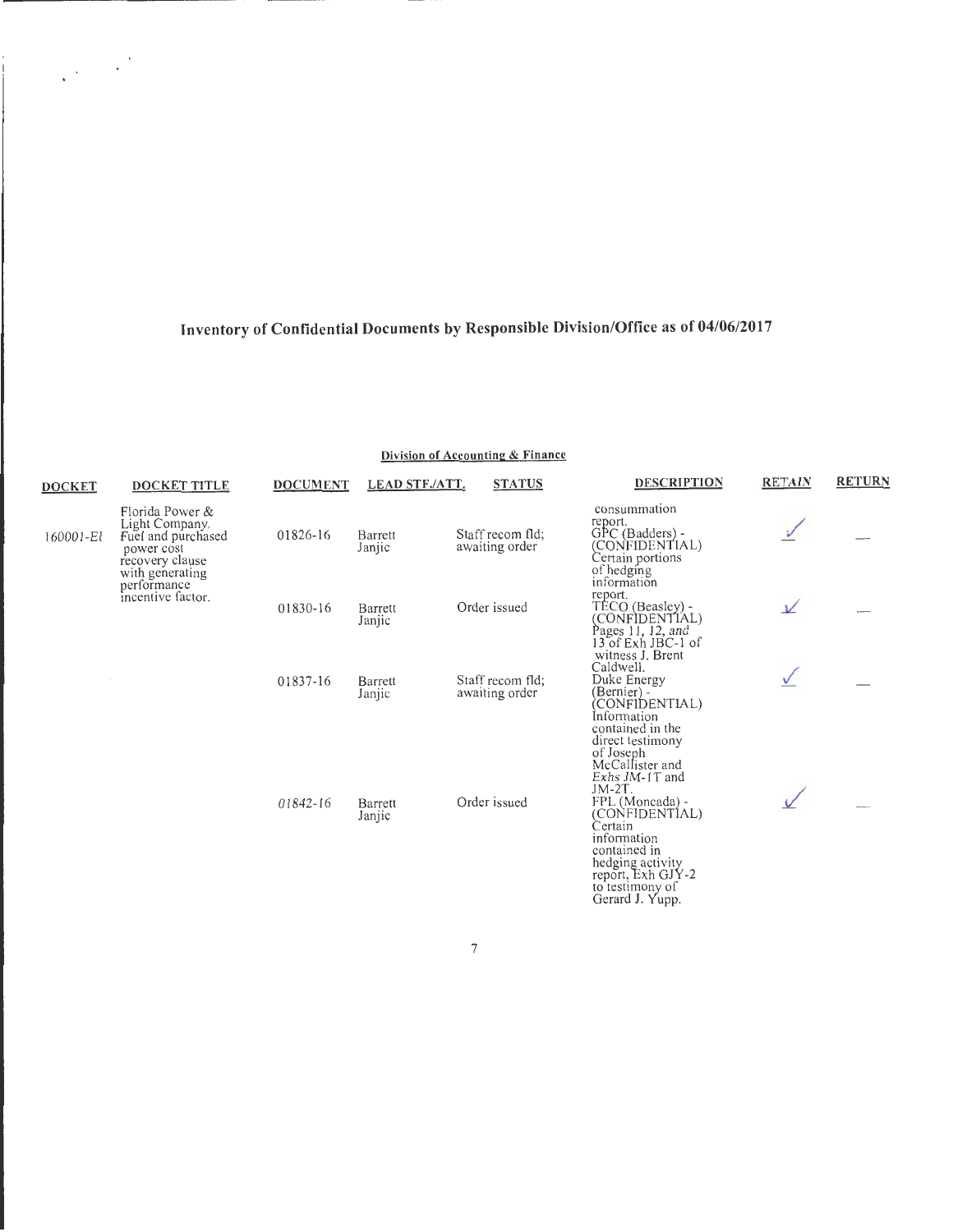$\label{eq:2} \frac{d\mathcal{L}_{\text{max}}}{d\mathcal{L}_{\text{max}}}\leq \frac{1}{\sqrt{2}}\sum_{i=1}^{n} \frac{1}{\sqrt{2}}\sum_{i=1}^{n} \frac{1}{\sqrt{2}}\sum_{i=1}^{n} \frac{1}{\sqrt{2}}\sum_{i=1}^{n} \frac{1}{\sqrt{2}}\sum_{i=1}^{n} \frac{1}{\sqrt{2}}\sum_{i=1}^{n} \frac{1}{\sqrt{2}}\sum_{i=1}^{n} \frac{1}{\sqrt{2}}\sum_{i=1}^{n} \frac{1}{\sqrt{2}}\sum_{i=1}^{n} \frac$ 

| <b>DOCKET</b> | <b>DOCKET TITLE</b>                                                    | <b>DOCUMENT</b> | <b>LEAD STF./ATT.</b> | <b>STATUS</b> | <b>DESCRIPTION</b>                                                                                                                                                                             | <b>RETAIN</b> | <b>RETURN</b> |
|---------------|------------------------------------------------------------------------|-----------------|-----------------------|---------------|------------------------------------------------------------------------------------------------------------------------------------------------------------------------------------------------|---------------|---------------|
| 160001-EI     | Fuel and purchased<br>power cost<br>recovery clause<br>with generating | 02377-16        | Barrett<br>Janjic     | Order issued  | $GPC(Griffin) -$<br>(CONFIDENTIAL)<br>Responses to<br>staff's 1st set of                                                                                                                       |               |               |
|               | performance<br>incentive factor.                                       | 02390-16        | Barrett<br>Janjic     | Order issued  | interrogatories<br>(Nos. $1-10$ ).<br>TECO (Beasley) -<br>(CONFÌDENTIAL)<br>Answer's to<br>staff's 1st set of                                                                                  |               |               |
|               |                                                                        | 02394-16        | Barrett<br>Janjic     | Order issued  | interrogatories<br>(Nos. $1-11$ ).<br>Duke Energy<br>(Bernier) -<br>(CONFIDENTIAL)<br>Response to                                                                                              |               |               |
|               |                                                                        | 02405-16        | Barrett<br>Janjic     | Order issued  | staff's 1st set of<br>interrogatories<br>(Nos. 1-8).<br>FPL (Moncada) -<br>(CONFIDENTIAL)<br>Response to<br>staff's 1st set of                                                                 |               |               |
|               |                                                                        | 02535-16        | Barrett<br>Janjic     | Order issued  | interrogatories<br>(Nos. $1, 12$ and<br>25).<br>Duke Energy<br>(Triplett) -<br>CONFIDENTIAL)<br>Highlighted<br>information on<br>Form 423 fuel<br>report for $1/16$ ,<br>$2/16$ , and $3/16$ . |               |               |

#### **Division of Accounting & Finance**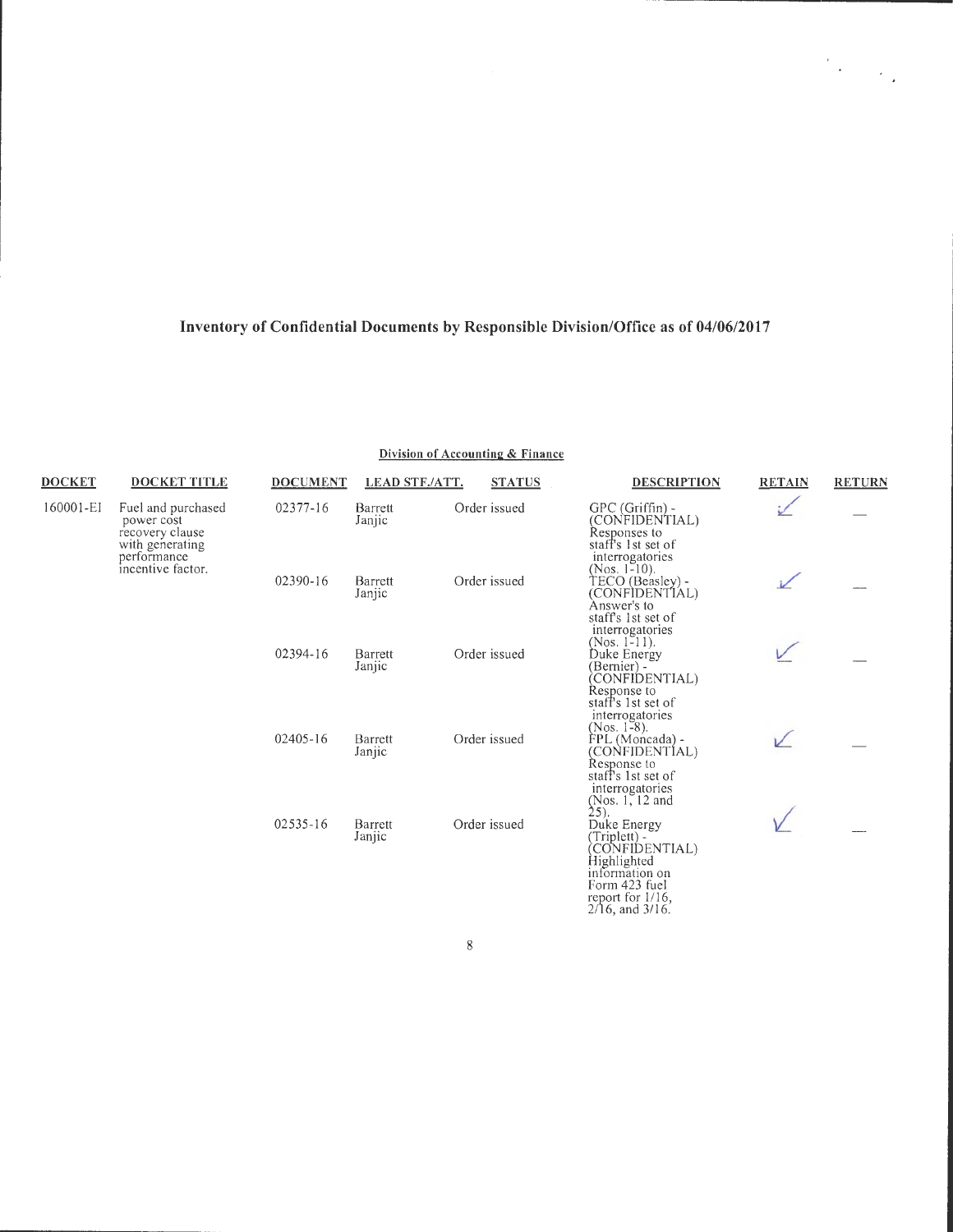$\label{eq:2} \frac{1}{2}\sum_{i=1}^n\frac{1}{2}\sum_{j=1}^n\frac{1}{2}\sum_{j=1}^n\frac{1}{2}\sum_{j=1}^n\frac{1}{2}\sum_{j=1}^n\frac{1}{2}\sum_{j=1}^n\frac{1}{2}\sum_{j=1}^n\frac{1}{2}\sum_{j=1}^n\frac{1}{2}\sum_{j=1}^n\frac{1}{2}\sum_{j=1}^n\frac{1}{2}\sum_{j=1}^n\frac{1}{2}\sum_{j=1}^n\frac{1}{2}\sum_{j=1}^n\frac{1}{2}\sum_{j=1}^n\frac{$ 

#### **Division of Accounting & Finance**

| <b>DOCKET</b> | <b>DOCKET TITLE</b>                                                                   | <b>DOCUMENT</b> | <b>LEAD STF/ATT.</b> | <b>STATUS</b> | <b>DESCRIPTION</b>                                                                                                                                                                                                                                                                                  | <b>RETAIN</b> | <b>RETURN</b> |
|---------------|---------------------------------------------------------------------------------------|-----------------|----------------------|---------------|-----------------------------------------------------------------------------------------------------------------------------------------------------------------------------------------------------------------------------------------------------------------------------------------------------|---------------|---------------|
| 160001-EI     | Fuel and purchased<br>power cost<br>recovery clause<br>with generating<br>performance | $02603 - 16$    | Barrett<br>Janjic    | Order issued  | TECO (Daniels) -<br>(CONFIDENTIAL)<br>Forms 423-2, 2(a),<br>and $2(b)$ for<br>$12/15$ , $1/16$ and                                                                                                                                                                                                  |               |               |
|               | incentive factor.                                                                     | 02606-16        | Barrett<br>Janjic    | Order issued  | 2/16.<br>GPC (Griffin) -<br>(CONFIDENTIAL)<br>Highlighted<br>information on<br>Forms 423 for<br>$1/16$ , $2/16$ and<br>3/16.                                                                                                                                                                        |               |               |
|               |                                                                                       | 02693-16        | Barrett<br>Janjic    | Order issued  | FPL (Butler) -<br>(CONFIDENTIAL)<br>Attachment A, Form<br>$423 - 1(a)$ for<br>$1/16$ , $2/16$ , and<br>3/16; Forms 423-2,<br>$2(a)$ and $2(b)$ for<br>SJRPP for $1/16$ ,<br>$2/16$ , and $3/16$ ;<br>and $423-2$ , $2(a)$ ,<br>and 2(b) for Plant<br>Scherer for<br>$12/15$ , $1/16$ , and<br>2/16. |               |               |
|               |                                                                                       | 02905-16        | Barrett<br>Janjic    | Order issued  | FPL (Moncada) -<br>(CONFIDENTIAL) Gas<br>reserves<br>accounting<br>internal audit<br>report.                                                                                                                                                                                                        |               |               |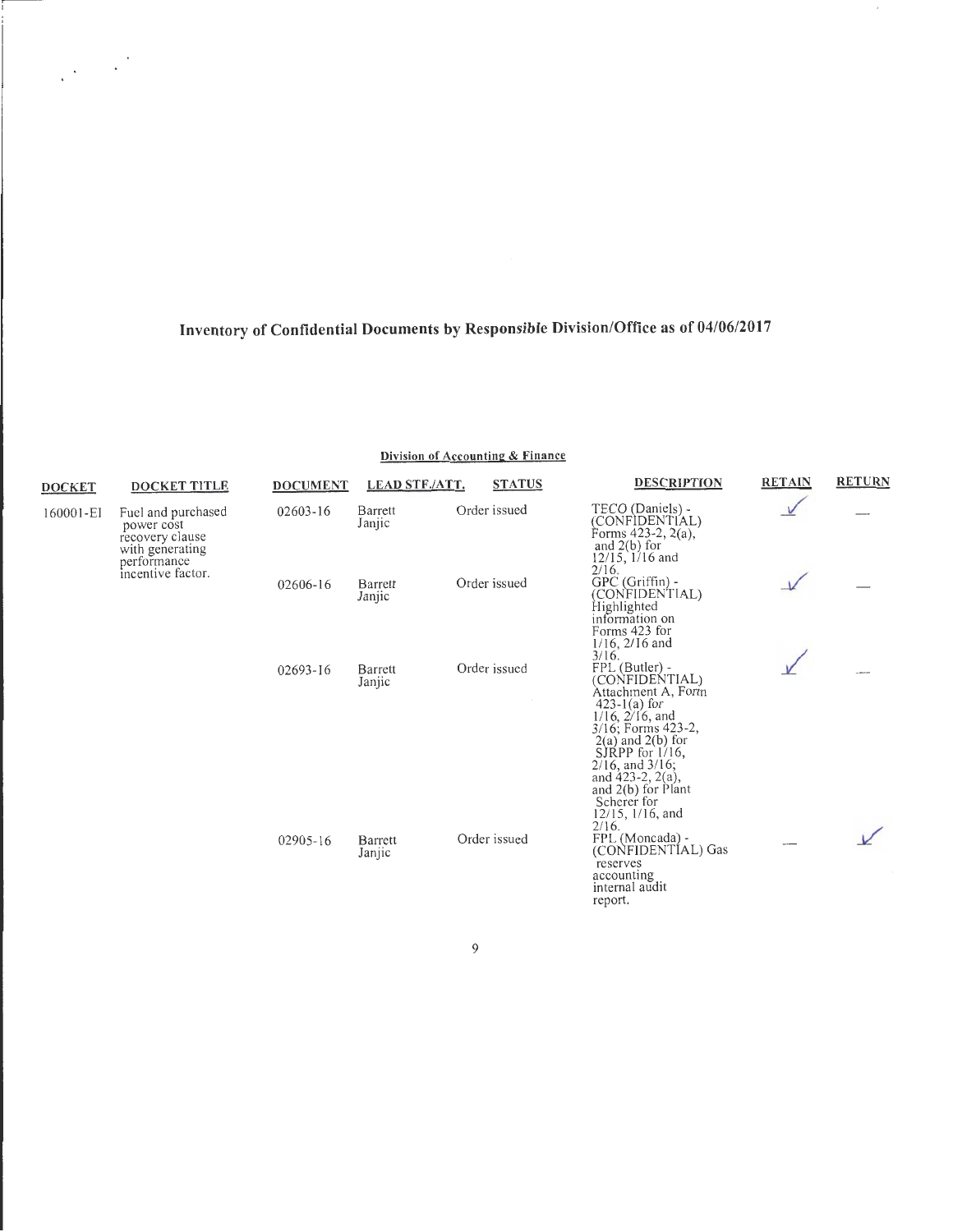$\sim$ 

 $\mathcal{O}(\mathcal{E}_{\mathcal{A}})$ 

|  | Division of Accounting & Finance |
|--|----------------------------------|
|--|----------------------------------|

| <b>DOCKET</b> | DOCKET TITLE                                                                                               | <b>DOCUMENT</b> | <b>LEAD STF./ATT.</b> | <b>STATUS</b> | <b>DESCRIPTION</b>                                                                                                                                                     | RETAIN    | <b>RETURN</b> |
|---------------|------------------------------------------------------------------------------------------------------------|-----------------|-----------------------|---------------|------------------------------------------------------------------------------------------------------------------------------------------------------------------------|-----------|---------------|
| 160001-E1     | Fuel and purchased<br>power cost<br>recovery clause<br>with generating<br>performance<br>incentive factor. | 03100-16        | Barrett<br>Janjic     | Order issued  | GPC (Stone) -<br>(CONFIDENTIAL)<br>Certain<br>information in<br>response to OPC's<br>1st<br>interrogatories                                                            |           |               |
|               |                                                                                                            | 03134-16        | Barrett<br>Janjic     | Order issued  | $(No. 7)$ .<br>TECO (Beasley) -<br>(CONFIDENTIAL)<br>Answer to<br>Citizens' 1st set<br>of interrogatories                                                              | $\sqrt{}$ |               |
|               |                                                                                                            | $03141 - 16$    | Barrett<br>Janjic     | Order issued  | (No. 7).<br>Duke Energy<br>(Bernier) -<br>CONFIDENTIAL)<br>Certain<br>information<br>contained in<br>response to OPC's<br>1st set of<br>interrogatories                |           |               |
|               |                                                                                                            | 03191-16        | Barrett<br>Janjic     | Order issued  | (Nos. $[-10]$ .<br>FPL (Moncada) -<br>(CONFIDENTÍAL)<br>Certain<br>information<br>provided in<br>response to OPC's<br>lst set of<br>interrogatories<br>(Nos. 5 and 7). | ⊬         |               |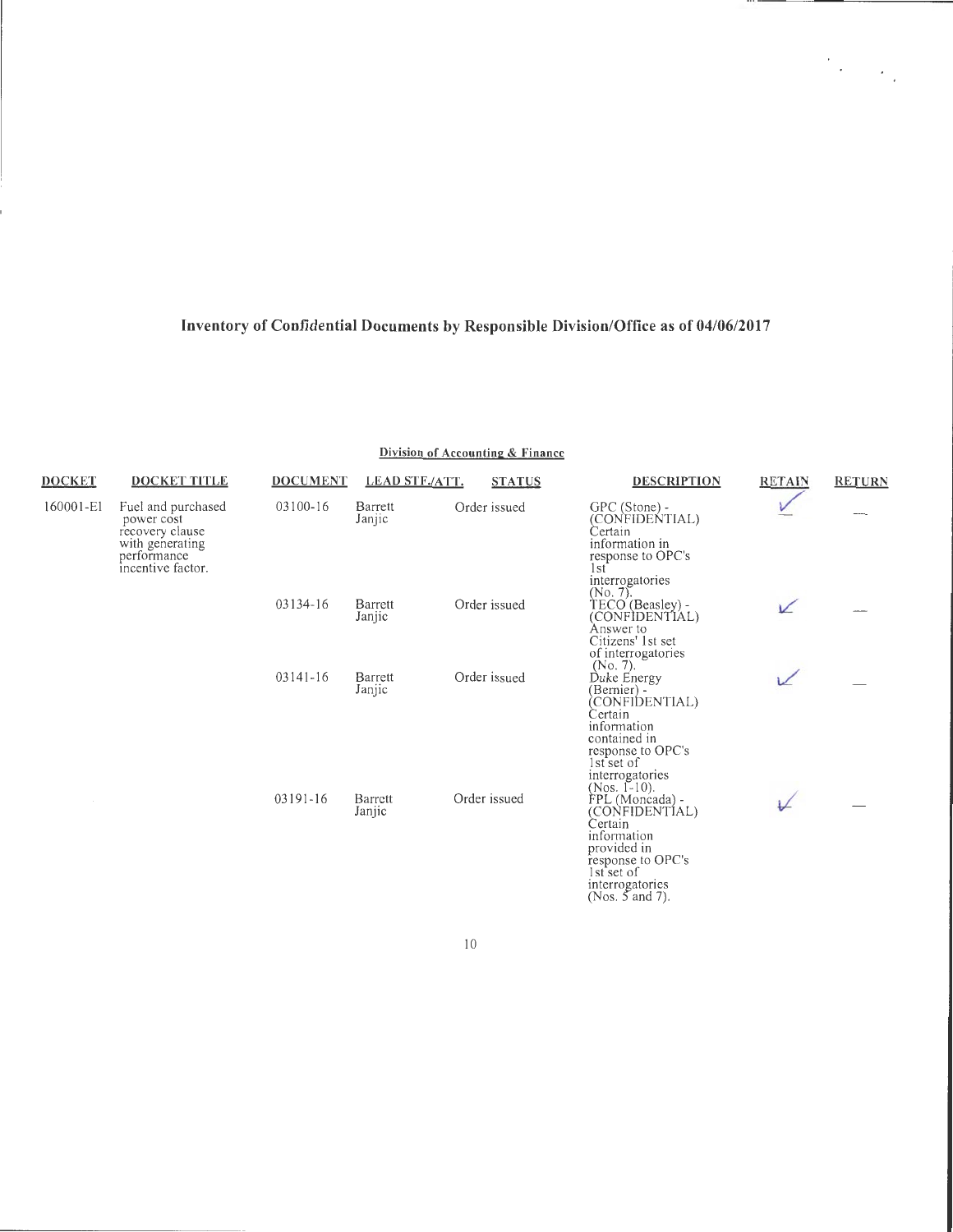$\frac{1}{2} \frac{1}{2} \left( \frac{1}{2} \frac{1}{2} \right)$ 

| <b>DOCKET</b>                          | <b>DOCKET TITLE</b>                                      | <b>DOCUMENT</b> | <b>LEAD STF./ATT.</b> | <b>STATUS</b> | <b>DESCRIPTION</b>                                                                                                                                                                                                                                                                                                                          | <b>RETAIN</b> | <b>RETURN</b> |
|----------------------------------------|----------------------------------------------------------|-----------------|-----------------------|---------------|---------------------------------------------------------------------------------------------------------------------------------------------------------------------------------------------------------------------------------------------------------------------------------------------------------------------------------------------|---------------|---------------|
| 160001-EI<br>power cost<br>performance | Fuel and purchased<br>recovery clause<br>with generating | 05408-16        | Barrett<br>Janjic     | Order issued  | Duke Energy<br>(Triplett) -<br>CONFIDENTIAL)<br>Forms 423 for<br>$4/16$ , $5/16$ , and                                                                                                                                                                                                                                                      | $\mathcal V$  |               |
|                                        | incentive factor.                                        | 05690-16        | Barrett<br>Janjic     | Order issued  | 6/16.<br>GPC (Griffin) -<br>(CONFIDENTIAL)<br>Highlighted<br>information on<br>Forms 423 for<br>$4/16$ , $5/16$ and<br>6/16.                                                                                                                                                                                                                |               |               |
|                                        |                                                          | 05708-16        | Barrett<br>Janjic     | Order issued  | TECO (Daniels) -<br>(CONFIDENTIAL)<br>Forms 423-2, 2(a),<br>and $2(b)$ for<br>$3/16$ , $4/16$ and<br>5/16.                                                                                                                                                                                                                                  |               |               |
|                                        |                                                          | 05863-16        | Barrett<br>Janjic     | Order issued  | Duke Energy<br>(Bernier) -<br>CONFIDENTIAL)<br>Information<br>contained in Exh<br>$CAM-2,$<br>specifically<br>portions of<br>Schedules E12-A<br>(pg 1 of 1), E12-B<br>$\left(\begin{array}{cc} \text{pg} & 1 & \text{of} & 2 \\ \text{E} & 2 & -C & \text{to the} \end{array}\right)$<br>direct testimony<br>of Christopher A.<br>Menendez. | $\vee$        |               |

**Division of Accounting & Finance** 

II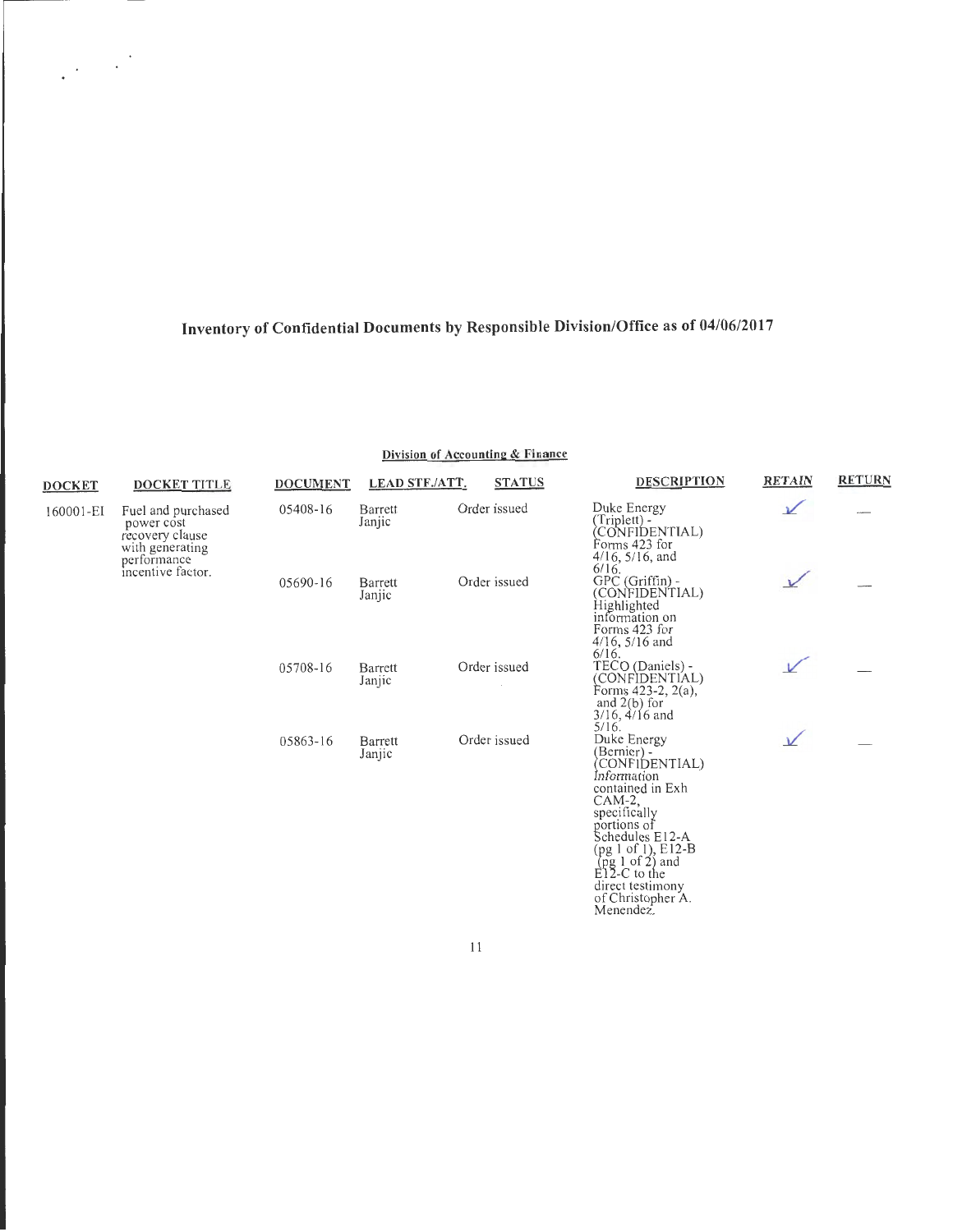| <b>DOCKET</b> | <b>DOCKET TITLE</b>                                                                                        | <b>DOCUMENT</b> | <b>LEAD STF./ATT.</b> | <b>STATUS</b>                      | <b>DESCRIPTION</b>                                                                                                                                                               | <b>RETAIN</b> | <b>RETURN</b> |
|---------------|------------------------------------------------------------------------------------------------------------|-----------------|-----------------------|------------------------------------|----------------------------------------------------------------------------------------------------------------------------------------------------------------------------------|---------------|---------------|
| 160001-EI     | Fuel and purchased<br>power cost<br>recovery clause<br>with generating<br>performance<br>incentive factor. | 05867-16        | Barrett<br>Janjic     | Order issued                       | Duke Energy<br>(Bernier) -<br>CONFIDENTIAL)<br>Certain<br>information<br>contained in 2017<br>risk management<br>plan including<br>attachments A, B,<br>C, D, E, F, G, and<br>Ĥ. | ⊻             |               |
|               |                                                                                                            | 05869-16        | Barrett<br>Janjic     | Order issued                       | GPC (Badders) -<br>(CONFIDENTIAL)<br>Certain<br>information<br>contained in<br>Schedule CCE-4 of<br>Exh CSB-2 to the<br>direct testimony<br>of C. Shane<br>Boyett.               |               |               |
|               |                                                                                                            | 05871-16        | Barrett<br>Janjic     | Staff recom fld:<br>awaiting order | GPC (Badders) -<br>(CONFIDENTIAL)<br>Certain portions<br>of risk management<br>plan for fuel<br>procurement.                                                                     | V             |               |
|               |                                                                                                            | 05880-16        | Barrett<br>Janjic     | Staff recom fld:<br>awaiting order | FPL (Moncada) -<br>(CONFIDENTIAL)<br>Certain<br>information<br>contained in 2017<br>risk management<br>plan, which is<br>Appendix V (Exh                                         |               |               |

#### **Division of Accounting & Finance**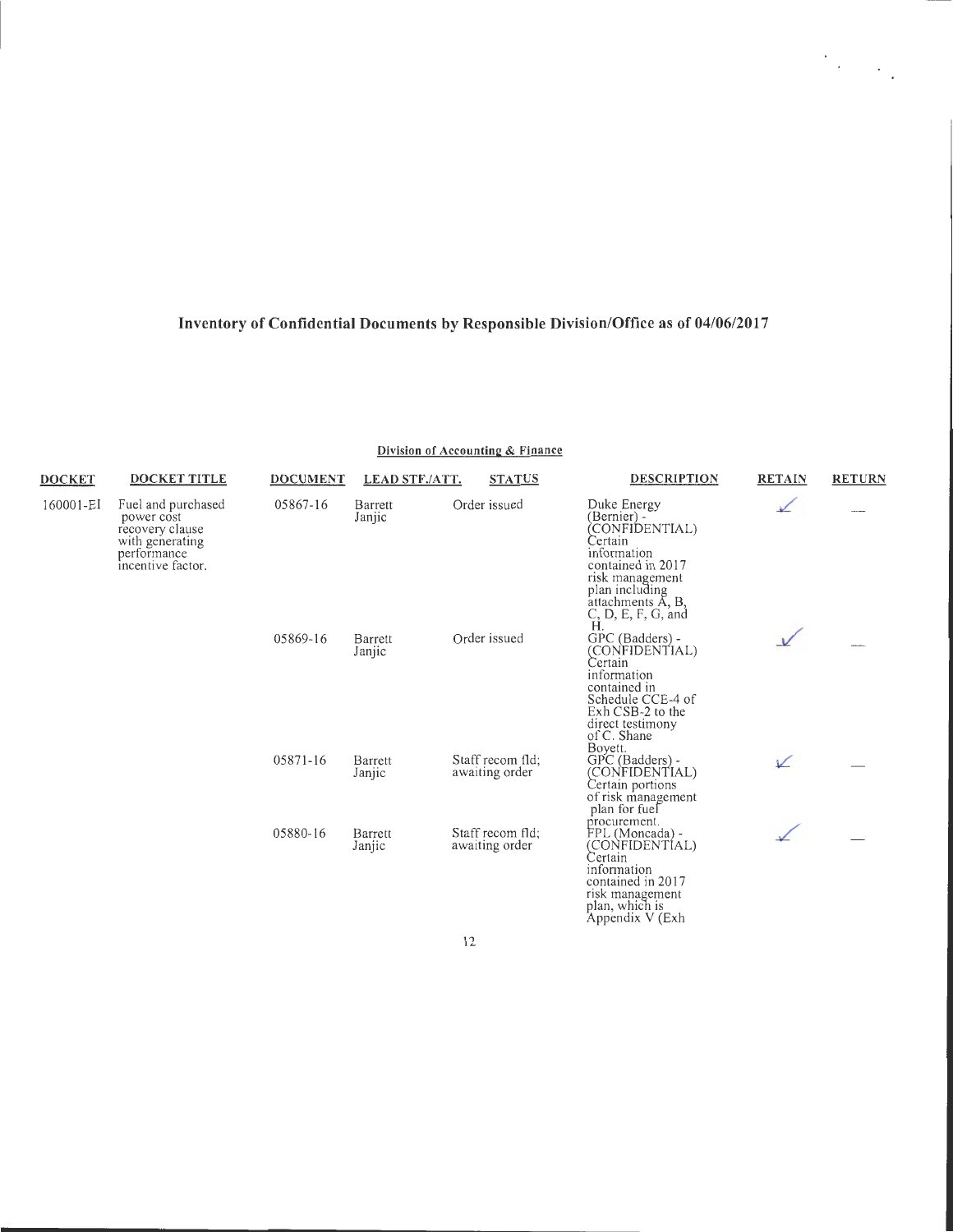$\frac{1}{2}\left(1-\frac{1}{2}\right)^{\frac{1}{2}}$ 

#### **Division of Accounting & Finance**

| <b>DOCKET</b> | <b>DOCKET TITLE</b> | <b>DOCUMENT</b> | <b>LEAD STF./ATT.</b> | <b>STATUS</b> | <b>DESCRIPTION</b>                                                                                                                 | <b>RETAIN</b> | <b>RETURN</b> |
|---------------|---------------------|-----------------|-----------------------|---------------|------------------------------------------------------------------------------------------------------------------------------------|---------------|---------------|
|               |                     | 05882-16        | Barrett<br>Janjic     | Order issued  | $(JY-5)$ to the 2016<br>actual/estimated<br>true-up petition.<br>FPL (Moncada) -<br>(CONFIDENTIAL)<br>Certain<br>information       | ↙             |               |
|               |                     | 05887-16        | Barrett<br>Janjic     | Order issued  | contained in<br>revised 2016 risk<br>management plan.<br>TECO (Beasley) -<br>(CONFIDENTIAL)<br>Highlighted 2017<br>risk management | ✓             |               |
|               |                     | 05890-16        | Barrett<br>Janjic     | Order issued  | plan, Exh JBC-2,<br>pg 8 of 9, (Bates)<br>stamp page 11).<br>TECO (Beasley) -<br>(CONFIDENTIAL)<br>Certain<br>highlighted          |               |               |
|               |                     |                 |                       |               | information<br>contained in<br>Schedule E12,<br>(Bates stamp pg<br>40; Exh PAR-2),<br>document 2, pg 5<br>of 5 of direct           |               |               |
|               |                     |                 |                       |               | testimony of<br>Penelope A. Rusk,<br>capacity costs<br>actual/estimated<br>for 1/16 through<br>12/16.                              |               |               |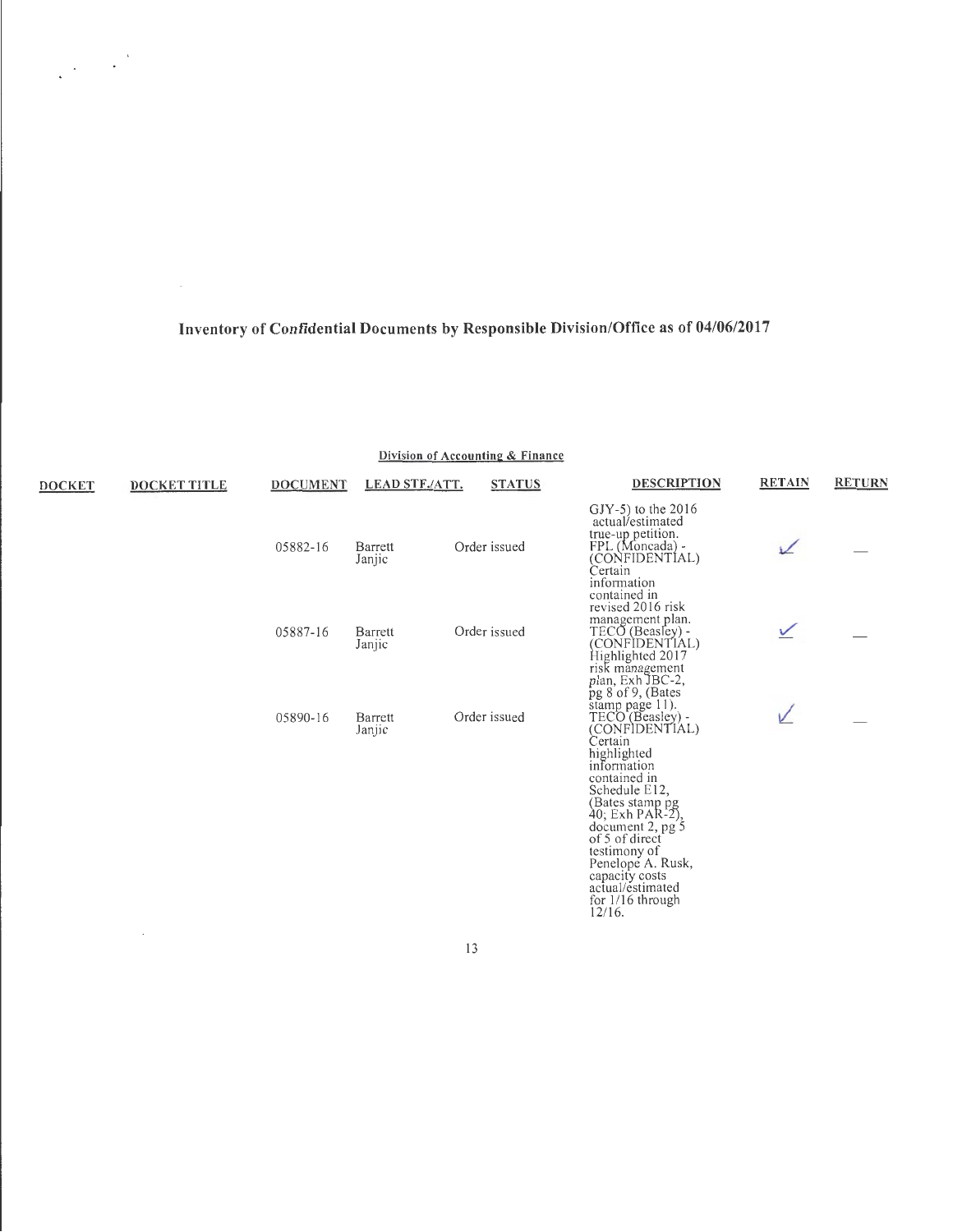**Division of Accounting & Finance** 

| <b>DOCKET</b> | <b>DOCKET TITLE</b>                                                                                        | <b>DOCUMENT</b> | <b>LEAD STF./ATT.</b> | <b>STATUS</b>                      | <b>DESCRIPTION</b>                                                                                                                                                                                                                                                                                         | <b>RETAIN</b> | <b>RETURN</b> |
|---------------|------------------------------------------------------------------------------------------------------------|-----------------|-----------------------|------------------------------------|------------------------------------------------------------------------------------------------------------------------------------------------------------------------------------------------------------------------------------------------------------------------------------------------------------|---------------|---------------|
| 160001-EI     | Fuel and purchased<br>power cost<br>recovery clause<br>with generating<br>performance<br>incentive factor. | 06383-16        | Barrett<br>Janjic     | Order issued                       | FPL (Butler) -<br>(CONFIDENTIAL)<br>Attachment A, Form<br>$423 - 1(a)$ for<br>$4/16$ , $5/16$ , and<br>6/16; Forms 423-2,<br>$2(a)$ and $2(b)$ for<br>$S$ JRPP for $\frac{4}{16}$ ,<br>$5/16$ , and $6/16$ ;<br>and $423-2$ , $2(a)$ ,<br>and 2(b) for Plant<br>Scherer for 3/16,<br>$4/16$ , and $5/16$ . | $\angle$      |               |
|               |                                                                                                            | 06818-16        | Barrett<br>Janjic     | Order issued                       | TECO (Beasley) -<br>(CONFÌDENTIAL)<br>Highlighted<br>information<br>contained in<br>hedging activity<br>report (Exh<br>$JBC-3$ , page 1 of<br>1. Bates stamp<br>page 3) of direct<br>testimony of J.                                                                                                       |               | ---           |
|               |                                                                                                            | 06820-16        | Barrett<br>Janjic     | Staff recom fld;<br>awaiting order | Brent Caldwell.<br>GPC (Badders) -<br>(CONFIDENTIAL)<br>Certain portions<br>of hedging<br>information                                                                                                                                                                                                      |               |               |

14

report.

 $\sim$ 

 $\label{eq:2} \frac{1}{2}\sum_{i=1}^n\frac{1}{2}\sum_{j=1}^n\frac{1}{2}\sum_{j=1}^n\frac{1}{2}\sum_{j=1}^n\frac{1}{2}\sum_{j=1}^n\frac{1}{2}\sum_{j=1}^n\frac{1}{2}\sum_{j=1}^n\frac{1}{2}\sum_{j=1}^n\frac{1}{2}\sum_{j=1}^n\frac{1}{2}\sum_{j=1}^n\frac{1}{2}\sum_{j=1}^n\frac{1}{2}\sum_{j=1}^n\frac{1}{2}\sum_{j=1}^n\frac{1}{2}\sum_{j=1}^n\frac{$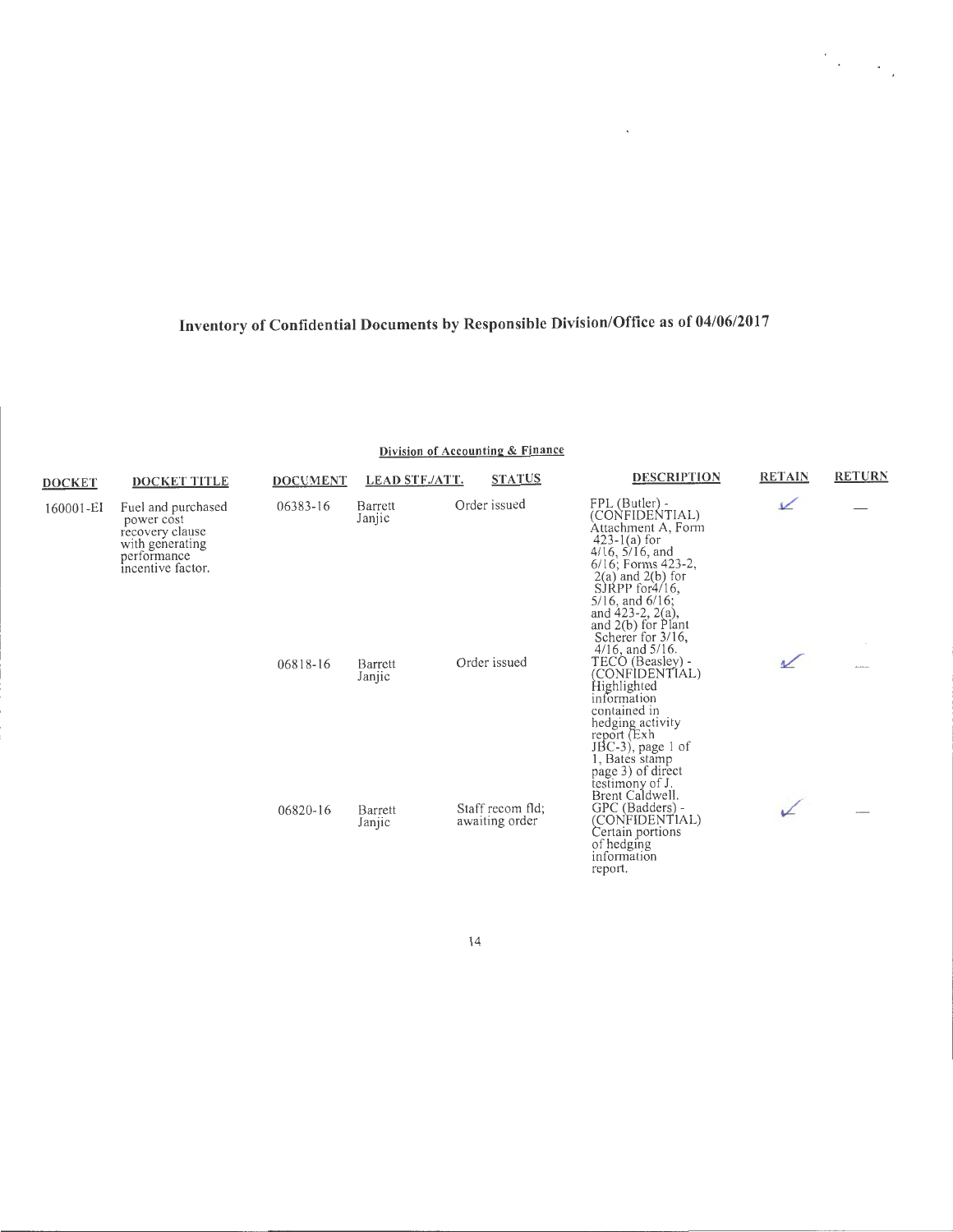$\label{eq:2} \frac{1}{2}\left(\frac{1}{2}\right)^{2}=\frac{1}{2}\left(\frac{1}{2}\right)^{2}$ 

#### Division of Accounting & Finance

| <b>DOCKET</b> | <b>DOCKET TITLE</b>                                                                                        | <b>DOCUMENT</b> | <b>LEAD STF./ATT.</b> | <b>STATUS</b> | <b>DESCRIPTION</b>                                                                                                                                                | <b>RETAIN</b> | <b>RETURN</b> |
|---------------|------------------------------------------------------------------------------------------------------------|-----------------|-----------------------|---------------|-------------------------------------------------------------------------------------------------------------------------------------------------------------------|---------------|---------------|
| 160001-EI     | Fuel and purchased<br>power cost<br>recovery clause<br>with generating<br>performance<br>incentive factor. | 06830-16        | Barrett<br>Janjic     | Order issued  | Duke Energy<br>(Bernier) -<br>(CONFIDENTIAL)<br>Information<br>contained in the<br>direct testimony<br>of Joseph<br>McCallister and                               | ↙             |               |
|               |                                                                                                            | 06844-16        | Barrett<br>Janjic     | Order issued  | Exh JM-2P.<br>FPL (Baker) -<br>(CONFIDENTIAL)<br>Certain<br>information<br>contained in the<br>fuel hedging<br>activity report,<br>$Exh$ GJY-6 to<br>testimony of | V             |               |
|               |                                                                                                            | 06893-16        | Barrett<br>Janjic     | Order issued  | Gerard J. Yupp.<br>FPL (Baker) -<br>(CONFIDENTIAL)<br>Information<br>provided in<br>response to OPC's<br>3rd set of<br>interrogatories<br>(Nos. 67 and 72).       | ✓             |               |
|               |                                                                                                            | 06919-16        | Barrett<br>Janjic     | Order issued  | GPC (Griffin) -<br>(CONFIDENTIAL)<br>Certain<br>information<br>submitted in<br>response to OPC's<br>2nd [set of]<br>interrogatories                               |               |               |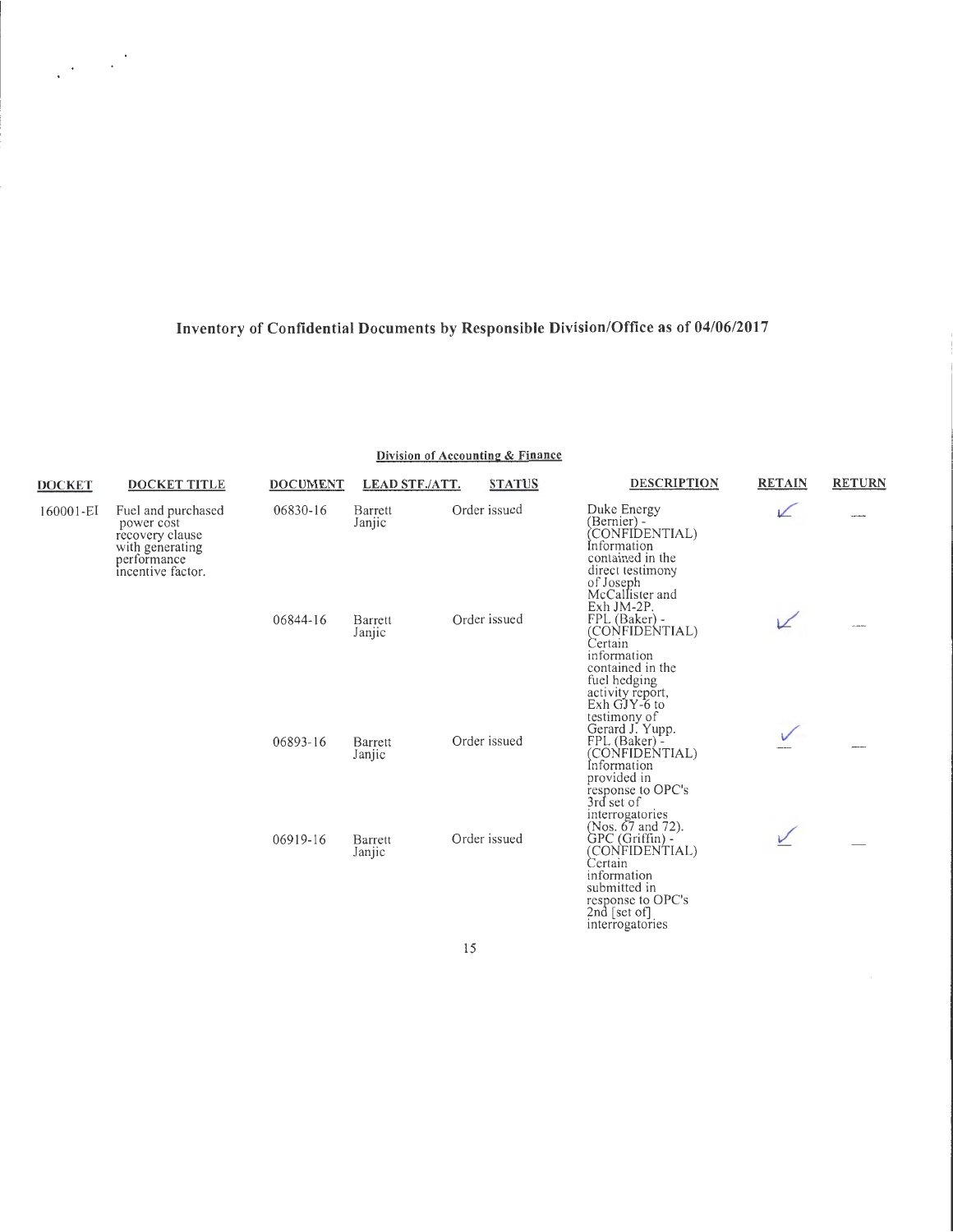$\mathcal{O}_{\mathcal{A}_1}$  ,  $\mathcal{O}_{\mathcal{A}_2}$ 

**Division of Accounting & Finance** 

| <b>DOCKET</b> | <b>DOCKET TITLE</b> | <b>DOCUMENT</b> | <b>LEAD STF./ATT.</b> | <b>STATUS</b>                      | <b>DESCRIPTION</b>                                                                                                                                                                                                    | <b>RETAIN</b> | <b>RETURN</b> |
|---------------|---------------------|-----------------|-----------------------|------------------------------------|-----------------------------------------------------------------------------------------------------------------------------------------------------------------------------------------------------------------------|---------------|---------------|
|               |                     | 06926-16        | Barrett<br>Janjic     | Order issued                       | (Nos. 11-18).<br>Duke Energy<br>(Bernier) -<br>CONFIDENTIAL)<br>Certain<br>information<br>contained in<br>response to OPC's<br>2nd set of<br>interrogatories<br>$(Nos. 11-18),$<br>specifically<br>questions 12b, 13b | V             |               |
|               |                     | 06936-16        | Barrett<br>Janjic     | Staff recom fld;<br>awaiting order | and 16.<br>TECO (Beasley) -<br>(CONFIDENTIAL)<br>Answers to<br>Citizens' 2nd set<br>of interrogatories<br>(Nos. 12, 13, and                                                                                           | $\sqrt{ }$    |               |
|               |                     | 07038-16        | Barrett<br>Janjic     | Order issued                       | 17 <sub>1</sub><br>FPL (Moncada) -<br>(CONFIDENTIAL)<br>Information<br>provided in<br>response to<br>staff's 4th set of<br>interrogatories<br>$(No. 41)$ .                                                            |               |               |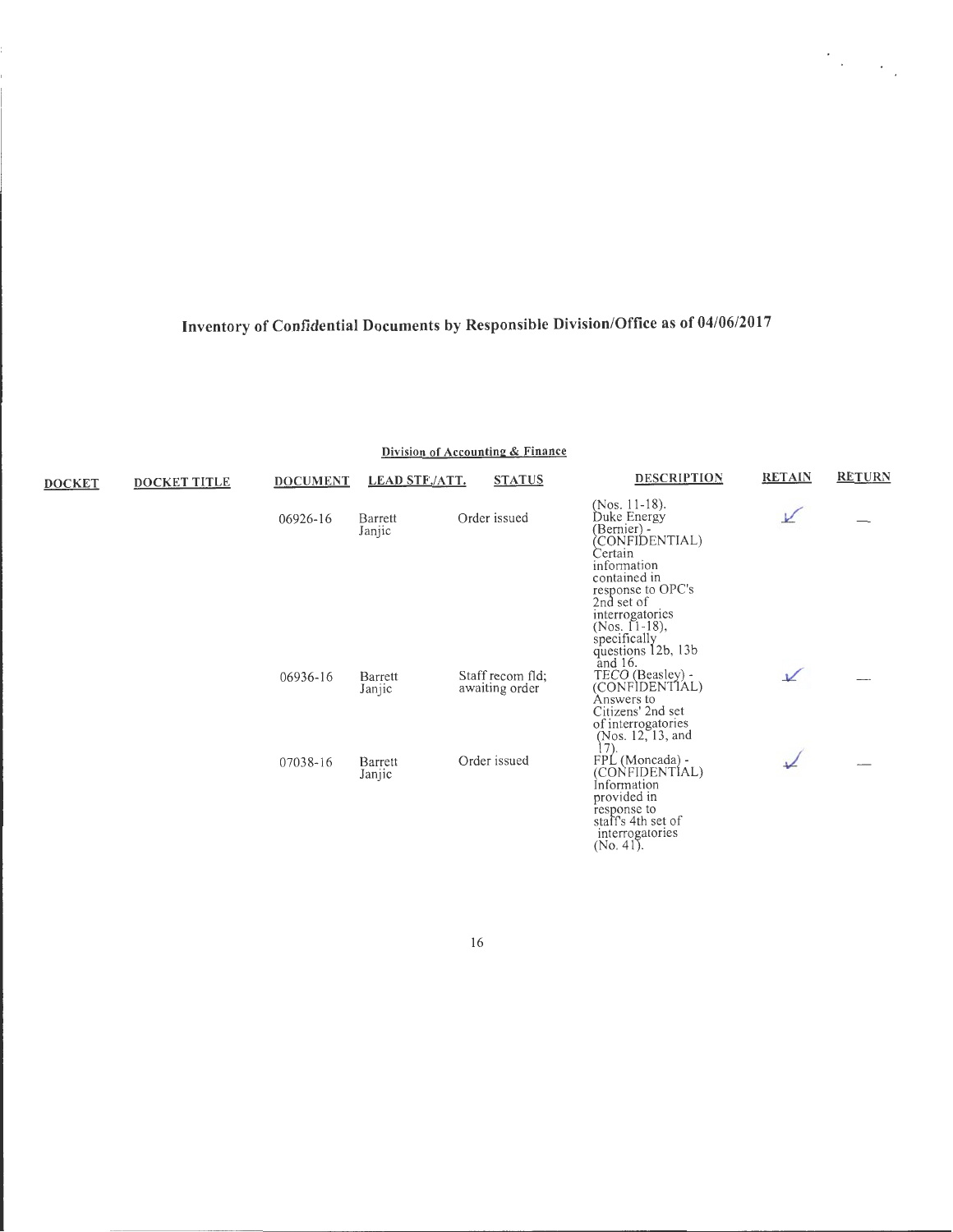$\label{eq:2} \frac{1}{2}\sum_{i=1}^n\frac{1}{2}\sum_{j=1}^n\frac{1}{2}\sum_{j=1}^n\frac{1}{2}\sum_{j=1}^n\frac{1}{2}\sum_{j=1}^n\frac{1}{2}\sum_{j=1}^n\frac{1}{2}\sum_{j=1}^n\frac{1}{2}\sum_{j=1}^n\frac{1}{2}\sum_{j=1}^n\frac{1}{2}\sum_{j=1}^n\frac{1}{2}\sum_{j=1}^n\frac{1}{2}\sum_{j=1}^n\frac{1}{2}\sum_{j=1}^n\frac{1}{2}\sum_{j=1}^n\frac{$ 

**Division of Accounting & Finance** 

| <b>DOCKET</b> | DOCKET TITLE                                                                                               | <b>DOCUMENT</b> | <b>LEAD STF./ATT.</b> | <b>STATUS</b>                      | <b>DESCRIPTION</b>                                                                                                                                                                     | <b>RETAIN</b> | <b>RETURN</b> |
|---------------|------------------------------------------------------------------------------------------------------------|-----------------|-----------------------|------------------------------------|----------------------------------------------------------------------------------------------------------------------------------------------------------------------------------------|---------------|---------------|
| 160001-EI     | Fuel and purchased<br>power cost<br>recovery clause<br>with generating<br>performance<br>incentive factor. | 07080-16        | Barrett<br>Janjic     | Order issued                       | Duke Energy<br>(Bernier) -<br>CONFIDENTIAL)<br>Certain<br>information<br>provided in<br>response to staff<br>s 4th set of<br>interrogatories<br>$(No. 15)$ .                           | $\sqrt{}$     |               |
|               |                                                                                                            | 07105-16        | Barrett<br>Janjic     | Staff recom fld;<br>awaiting order | TECO (Beasley) -<br>(CONFIDENTIAL)<br>Answers to staff's<br>4th set of<br>interrogatories<br>(No. 17).                                                                                 | ↙             |               |
|               |                                                                                                            | 07222-16        | Barrett<br>Janjic     | Order issued                       | Duke Energy<br>(Bernier) -<br>(CONFIDENTIAL) Exh<br>CAM-3 to direct<br>testimony of<br>Christopher<br>Menendez; and Exhs<br>MO-2 and MO-3 to<br>direct testimony<br>of Marcia Olivier. | V             |               |
|               |                                                                                                            | 07224-16        | Barrett<br>Janjic     | Order issued                       | FPL (Moncada) -<br>(CONFIDENTIAL)<br>Certain<br>information<br>provided in<br>response to OPC's<br>4th set of<br>interrogatories<br>$(No. 8T)$ .                                       |               |               |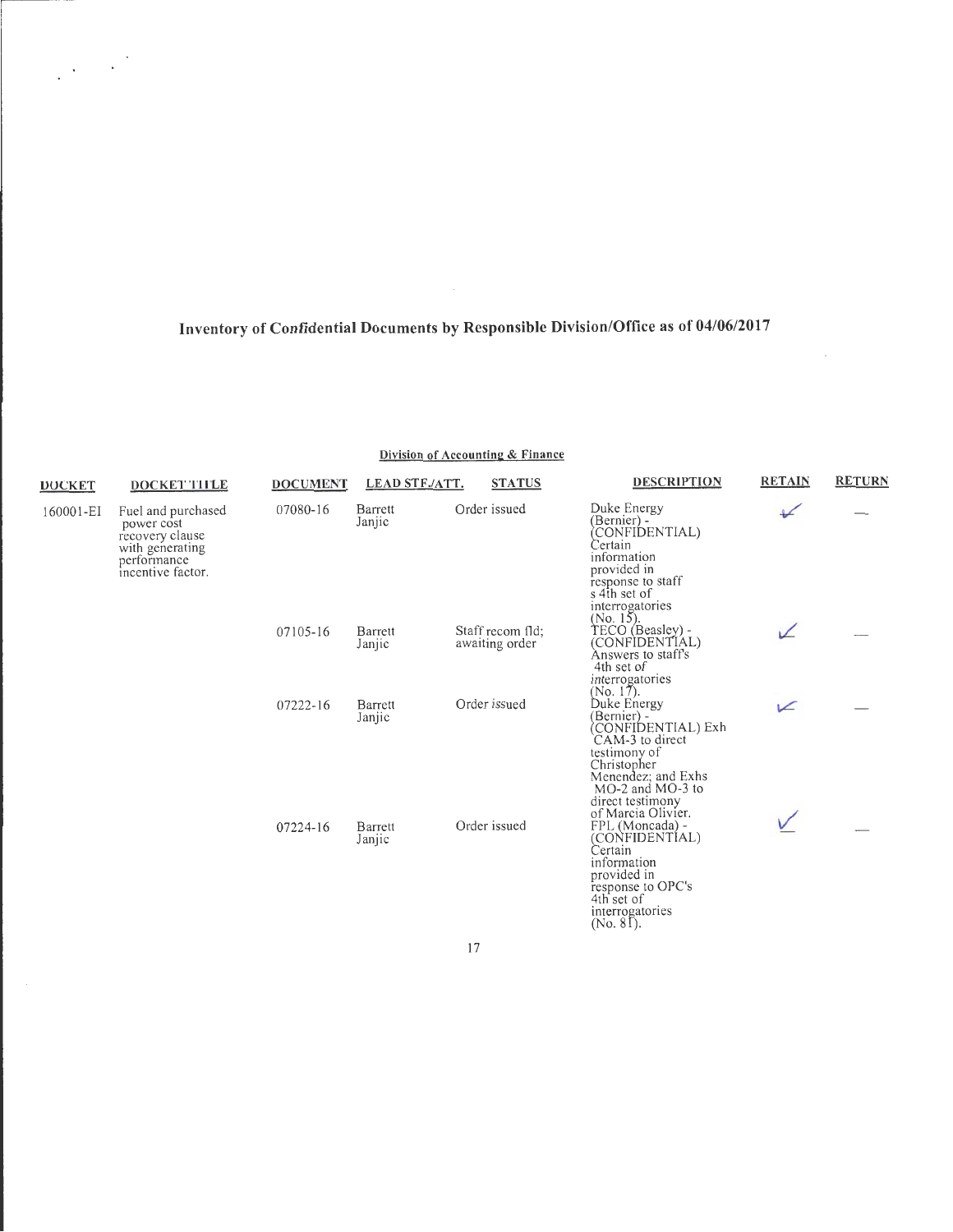$\frac{1}{2} \sum_{i=1}^{n} \frac{1}{2} \sum_{j=1}^{n} \frac{1}{2} \sum_{j=1}^{n} \frac{1}{2} \sum_{j=1}^{n} \frac{1}{2} \sum_{j=1}^{n} \frac{1}{2} \sum_{j=1}^{n} \frac{1}{2} \sum_{j=1}^{n} \frac{1}{2} \sum_{j=1}^{n} \frac{1}{2} \sum_{j=1}^{n} \frac{1}{2} \sum_{j=1}^{n} \frac{1}{2} \sum_{j=1}^{n} \frac{1}{2} \sum_{j=1}^{n} \frac{1}{2} \sum_{j=1}^{n$ 

| <b>DOCKET</b>                                                                                     | <b>DOCKET TITLE</b> | <b>DOCUMENT</b> | <b>LEAD STF./ATT.</b>    | <b>STATUS</b> | <b>DESCRIPTION</b>                                                                                                                                                          | <b>RETAIN</b> | <b>RETURN</b> |
|---------------------------------------------------------------------------------------------------|---------------------|-----------------|--------------------------|---------------|-----------------------------------------------------------------------------------------------------------------------------------------------------------------------------|---------------|---------------|
| 160001-EI<br>power cost<br>recovery clause<br>with generating<br>performance<br>incentive factor. | Fuel and purchased  | 07226-16        | <b>Barrett</b><br>Janjic | Order issued  | FPL (Moncada) -<br>(CONFIDENTIAL)<br>Certain<br>information<br>contained in<br>Schedule E12 of<br>Appendix III to<br>testimony of Terry                                     |               |               |
|                                                                                                   |                     | 07228-16        | Barrett<br>Janjic        | Order issued  | J. Keith.<br>GPC (Griffin) -<br>(CONFIDENTIAL)<br>Certain<br>information<br>contained in<br>Schedule CCE-4 of<br>Exh CSB-3 to<br>direct testimony<br>of C. Shane            |               |               |
|                                                                                                   |                     | 07257-16        | <b>Barrett</b><br>Janjic | Order issued  | Bovett.<br>TECO (Beasley) -<br>(CONFIDENTIAL)<br>Answers to staff's<br>5th set of<br>interrogatories<br>(Nos. 19, 25, 26,                                                   |               |               |
|                                                                                                   |                     | 07260-16        | Barrett<br>Janjic        | Order issued  | and 27).<br>TECO (Beasley) -<br>(CONFIDENTIAL)<br>Highlighted<br>information<br>contained in<br>Schedule E12 to<br>direct testimony<br>of Penelope A.<br>Rusk (Bates Stamp) | $\vee$        |               |

Division of Accounting & Finance

 $18\,$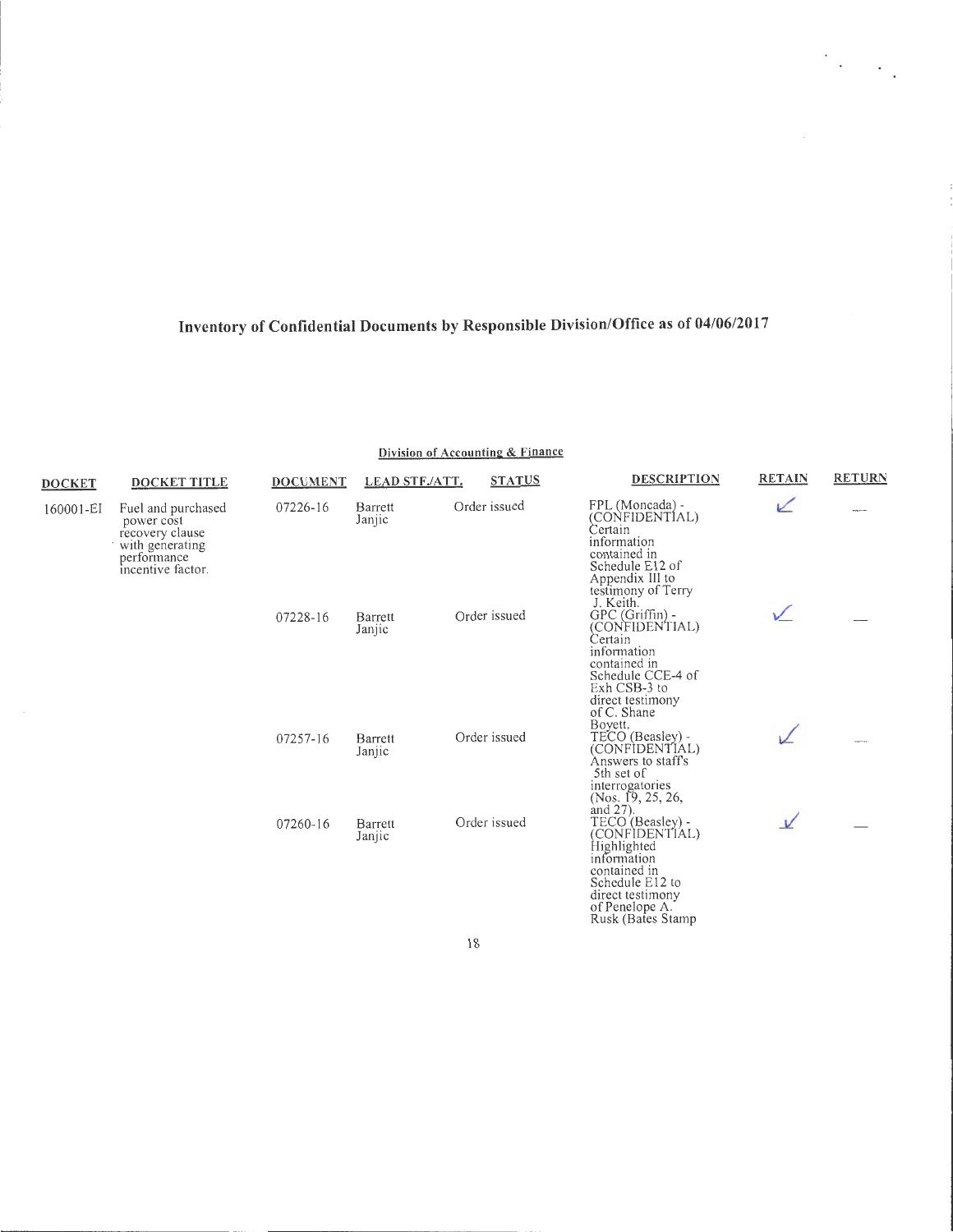**Division of Accounting & Finance** 

| <b>DOCKET</b> | <b>DOCKET TITLE</b> | <b>DOCUMENT</b> | <b>LEAD STF./ATT.</b> | <b>STATUS</b> | <b>DESCRIPTION</b>                                                                                                                                                                                                      | <b>RETAIN</b> | <b>RETURN</b> |
|---------------|---------------------|-----------------|-----------------------|---------------|-------------------------------------------------------------------------------------------------------------------------------------------------------------------------------------------------------------------------|---------------|---------------|
|               |                     | 07262-16        | Barrett<br>Janjic     | Order issued  | page 18, capacity<br>costs estimated<br>for 1/17 through<br>$12/17$ ).<br>FPUC (Keating) -<br>CONFIDENTIAL)<br>Certain<br>information<br>contained in Exh                                                               |               |               |
|               |                     | 07860-16        | Barrett<br>Janjic     | Order issued  | MC-2 to direct<br>testimony of Mike<br>Cassel.<br>Duke Energy<br>(Bernier) -<br>CONFIDENTIAL)<br>Responses to<br>staff's 6th set of                                                                                     |               |               |
|               |                     | 07867-16        | Barrett<br>Janjic     | Order issued  | interrogatories,<br>specifically<br>questions 24, 25<br>and $27$ .<br>FPL (Moncada) -<br>(CONFIDENTIAL)<br>Certain<br>information<br>provide in<br>response to<br>staff's 6th set of<br>interrogatories<br>$(No. 50)$ . |               |               |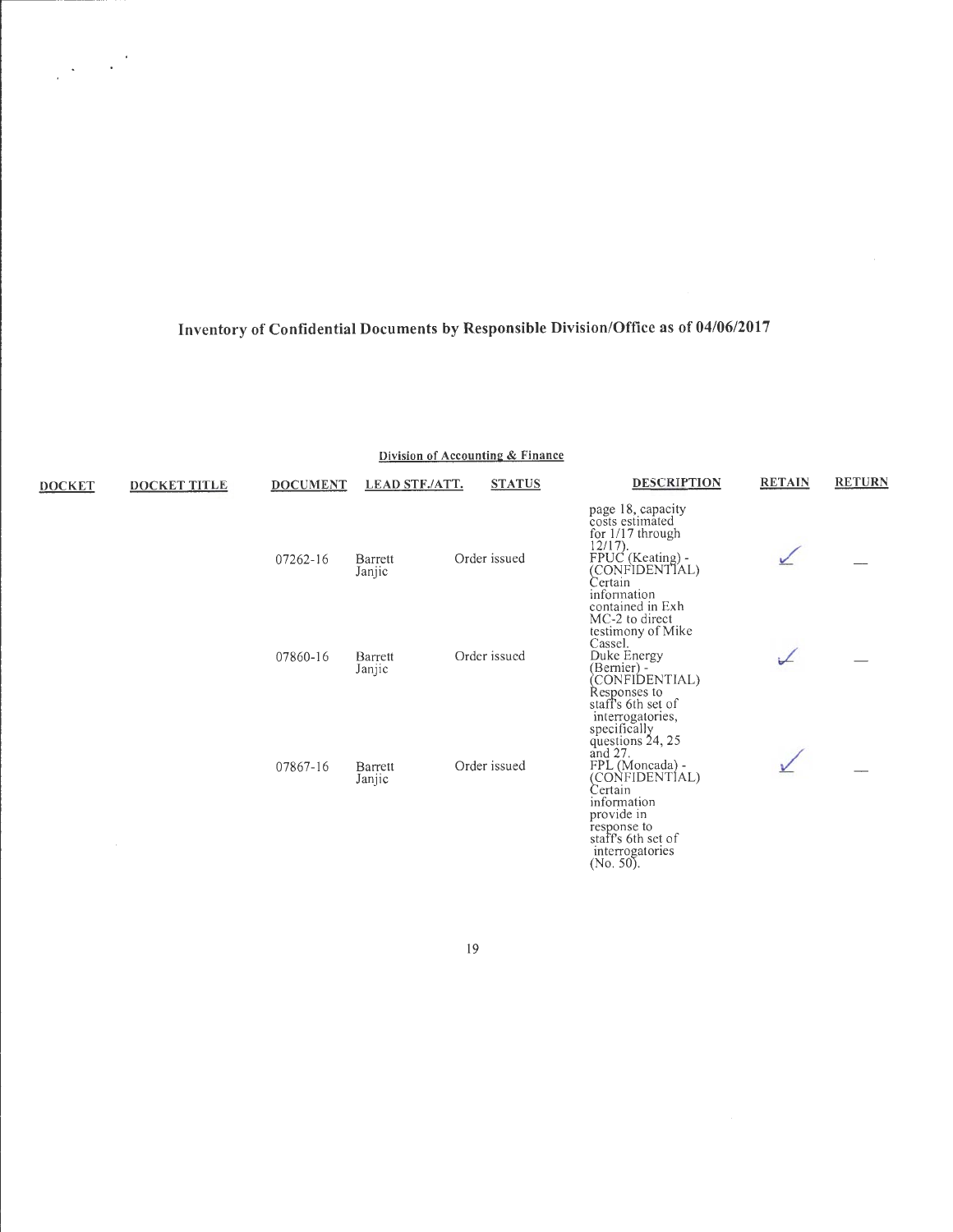$\label{eq:2} \frac{1}{\sqrt{2}}\sum_{i=1}^N\frac{1}{\sqrt{2}}\sum_{i=1}^N\frac{1}{\sqrt{2}}\sum_{i=1}^N\frac{1}{\sqrt{2}}\sum_{i=1}^N\frac{1}{\sqrt{2}}\sum_{i=1}^N\frac{1}{\sqrt{2}}\sum_{i=1}^N\frac{1}{\sqrt{2}}\sum_{i=1}^N\frac{1}{\sqrt{2}}\sum_{i=1}^N\frac{1}{\sqrt{2}}\sum_{i=1}^N\frac{1}{\sqrt{2}}\sum_{i=1}^N\frac{1}{\sqrt{2}}\sum_{i=1}^N\frac{1$ 

**Division of Accounting & Finance** 

| <b>DOCKET</b> | <b>DOCKET TITLE</b>                                                                                        | <b>DOCUMENT</b> | <b>LEAD STF./ATT.</b>    | <b>STATUS</b>                      | <b>DESCRIPTION</b>                                                                                                                     | <b>RETAIN</b> | <b>RETURN</b> |
|---------------|------------------------------------------------------------------------------------------------------------|-----------------|--------------------------|------------------------------------|----------------------------------------------------------------------------------------------------------------------------------------|---------------|---------------|
| 160001-EI     | Fuel and purchased<br>power cost<br>recovery clause<br>with generating<br>performance<br>incentive factor. | 07882-16        | Barrett<br>Janjic        | Order issued                       | TECO (Beasley) -<br>(CONFIDENTIAL)<br>Highlighted<br>information<br>contained in<br>answer to staff's<br>6th set of<br>interrogatories | V             |               |
|               |                                                                                                            | 08025-16        | Barrett<br>Janjic        | Staff recom fld;<br>awaiting order | $(No. 29)$ .<br>TECO (Beasley) -<br>(CONFIDENTIAL)<br>Highlighted<br>information<br>contained in<br>answer to staff's<br>7th set of    |               |               |
|               |                                                                                                            | 08488-16        | <b>Barrett</b><br>Janjic | Staff recom fld;<br>awaiting order | interrogatories<br>$(No. 35)$ .<br>Duke Energy<br>$(Triplet) -$<br>CONFIDENTIAL)<br>Forms 423 for<br>$7/16$ , $8/16$ , and             |               |               |
|               |                                                                                                            | 08542-16        | Barrett<br>Janjic        | Staff recom fld:<br>awaiting order | 9/16.<br>TECO (Beasley) -<br>(CONFIDENTIAL)<br>Forms $423-2$ , $2(a)$ ,<br>and $2(b)$ for<br>$6/16$ , $7/16$ , and<br>$8/16$ .         |               |               |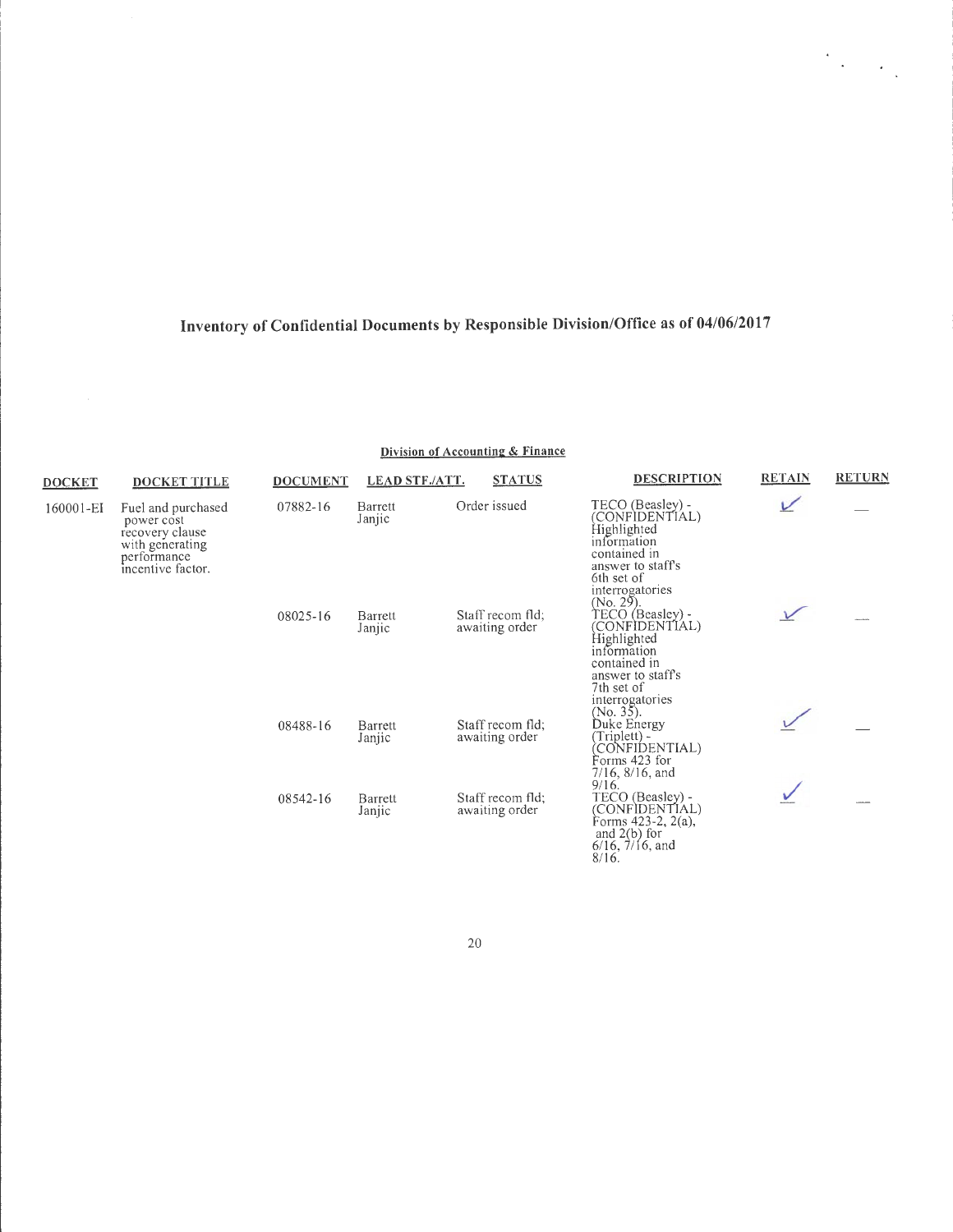$\label{eq:2.1} \frac{1}{\sqrt{2\pi}}\left(\frac{1}{\sqrt{2\pi}}\right)^{1/2}$ 

#### **Division of Accounting & Finance**

| <b>DOCKET</b> | <b>DOCKET TITLE</b>                                                                   | <b>DOCUMENT</b> | <b>LEAD STF./ATT.</b> | <b>STATUS</b>                      | <b>DESCRIPTION</b>                                                                                                                                                                                                                                                                                    | <b>RETAIN</b>    | <b>RETURN</b> |
|---------------|---------------------------------------------------------------------------------------|-----------------|-----------------------|------------------------------------|-------------------------------------------------------------------------------------------------------------------------------------------------------------------------------------------------------------------------------------------------------------------------------------------------------|------------------|---------------|
| 160001-EI     | Fuel and purchased<br>power cost<br>recovery clause<br>with generating<br>performance | 08545-16        | Barrett<br>Janjic     | Staff recom fld;<br>awaiting order | GPC (Badders) -<br>(CONFIDENTIAL)<br>Forms 423 for<br>$7/16$ , $8/16$ , and<br>9/16.                                                                                                                                                                                                                  | $\overline{\nu}$ |               |
|               | incentive factor.                                                                     | 08632-16        | Barrett<br>Janjic     | Staff recom fld;<br>awaiting order | FPL (Butler) -<br>(CONFIDENTIAL)<br>Attachment A, Form<br>$423-1(a)$ for<br>$7/16$ , $8/16$ , and<br>9/16; Forms 423-2,<br>$2(a)$ and $2(b)$ for<br>SJRPP for $7/16$ ,<br>$8/16$ , and $9/16$ ;<br>and Forms 423-2,<br>$2(a)$ , and $2(b)$ for<br>Plant Scherer for<br>$6/16$ , $7/16$ , and<br>8/16. |                  |               |
| 160021-E1     | Petition for rate<br>increase by<br>Florida Power &<br>Light Company.                 | $01414 - 16$    | Gervasi<br>Gervasi    | Order issued                       | FPL (Moncada) -<br>(CONFIDENTIAL)<br>Certain<br>information<br>contained in MFR<br>D-2 (2017 test<br>year and 2018<br>subsequent year).                                                                                                                                                               |                  |               |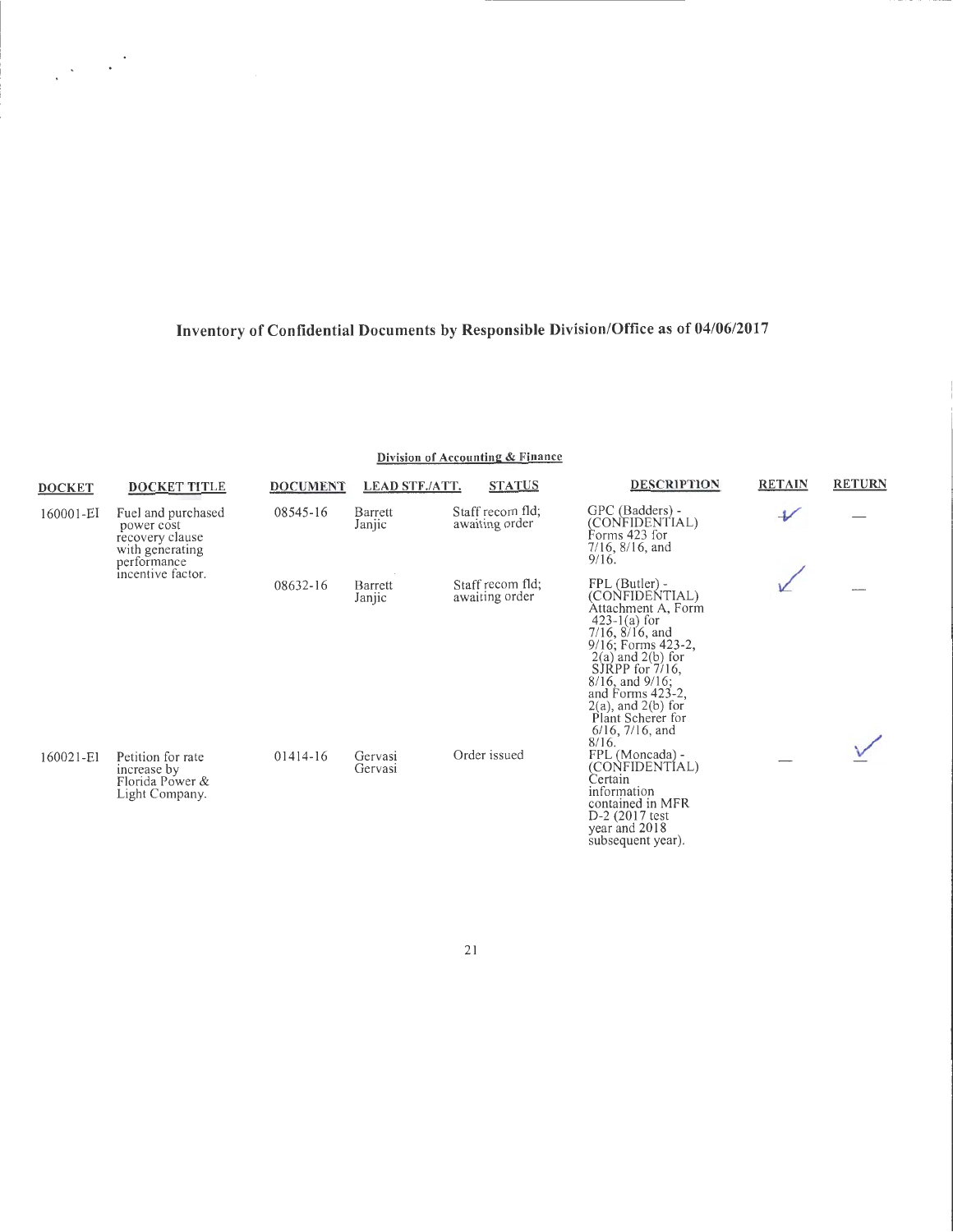$\frac{1}{2} \sum_{i=1}^{n} \frac{1}{2} \sum_{j=1}^{n} \frac{1}{2} \sum_{j=1}^{n} \frac{1}{2} \sum_{j=1}^{n} \frac{1}{2} \sum_{j=1}^{n} \frac{1}{2} \sum_{j=1}^{n} \frac{1}{2} \sum_{j=1}^{n} \frac{1}{2} \sum_{j=1}^{n} \frac{1}{2} \sum_{j=1}^{n} \frac{1}{2} \sum_{j=1}^{n} \frac{1}{2} \sum_{j=1}^{n} \frac{1}{2} \sum_{j=1}^{n} \frac{1}{2} \sum_{j=1}^{n$ 

#### **Division of Accounting & Finance**

| <b>DOCKET</b> | <b>DOCKET TITLE</b>                                                   | <b>DOCUMENT</b> | <b>LEAD STF./ATT.</b> | <b>STATUS</b> | <b>DESCRIPTION</b>                                                                                                                                                                                                                                                                                                                                                                                                                                                                      | <b>RETAIN</b> | <b>RETURN</b> |
|---------------|-----------------------------------------------------------------------|-----------------|-----------------------|---------------|-----------------------------------------------------------------------------------------------------------------------------------------------------------------------------------------------------------------------------------------------------------------------------------------------------------------------------------------------------------------------------------------------------------------------------------------------------------------------------------------|---------------|---------------|
| 160021-EI     | Petition for rate<br>increase by<br>Florida Power &<br>Light Company. | $02144 - 16$    | Gervasi<br>Gervasi    | Order issued  | FPL (Moncada) -<br>(CONFIDENTIAL)<br>Response to<br>staff's 1st<br>request for PODs                                                                                                                                                                                                                                                                                                                                                                                                     |               |               |
|               |                                                                       | 02689-16        | Gervasi<br>Gervasi    | Order issued  | $(No. 4)$ .<br>FPL (Moncada) -<br>(CONFIDENTIAL)<br>Certain responses<br>to discovery<br>requests to OPC's<br>1st request for<br>$PODs$ (Nos. 2, 8,<br>10, 15, 19, 28,<br>34, 36 and 38);<br>OPC's 3rd request<br>for PODs $(No. 89)$ ;<br>staff's 1st set<br>of interrogatories<br>$(No. 3)$ ; staff's<br>3rd set of<br>interrogatories<br>(Nos. $89$ and 114);<br>staff's 3rd<br>request for PODs<br>(Nos. 15, 18 and<br>$20$ ). [ $x$ -ref DNs<br>$03148 - 16$ and<br>$04833 - 16$ ] |               |               |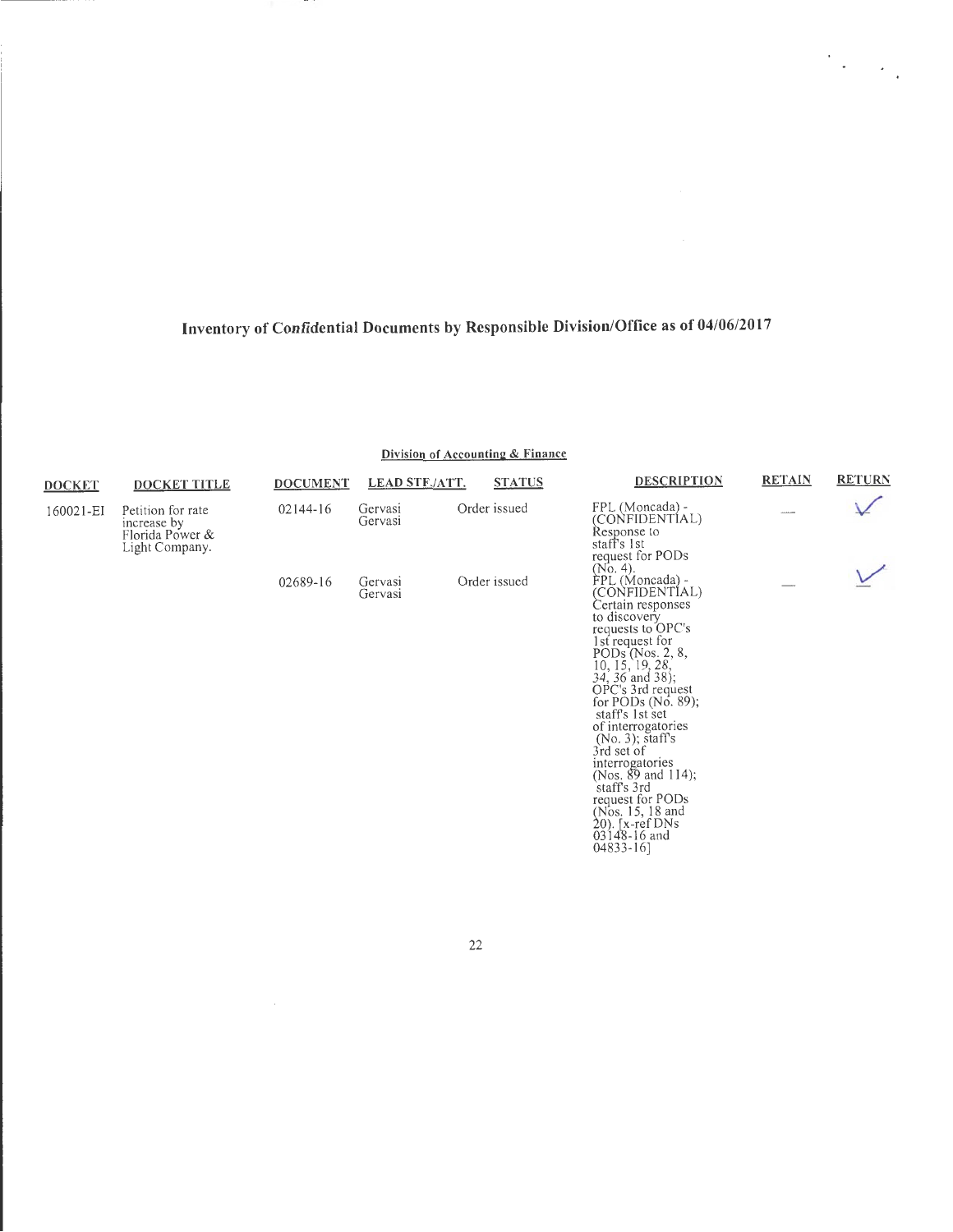$\label{eq:2} \frac{1}{2}\left(\frac{1}{2}\right)^{2} \left(\frac{1}{2}\right)^{2}$ 

**Division of Accounting & Finance** 

| DOCKET    | <b>DOCKET TITLE</b>                                                   | <b>DOCUMENT</b> | <b>LEAD STF./ATT.</b> | <b>STATUS</b> | <b>DESCRIPTION</b>                                                                                                                                                                                                                                                                                                                                                                                                                                                                                                                                     | <b>RETAIN</b> | <b>RETURN</b> |
|-----------|-----------------------------------------------------------------------|-----------------|-----------------------|---------------|--------------------------------------------------------------------------------------------------------------------------------------------------------------------------------------------------------------------------------------------------------------------------------------------------------------------------------------------------------------------------------------------------------------------------------------------------------------------------------------------------------------------------------------------------------|---------------|---------------|
| 160021-EI | Petition for rate<br>increase by<br>Florida Power &<br>Light Company. | 03148-16        | Gervasi<br>Gervasi    | Order issued  | FPL (Moncada) -<br>(CONFIDENTIAL)<br>Certain<br>information<br>provided in<br>response to<br>discovery requests<br>propounded by<br>staff and OPC;<br>specifically,<br>OPC's 1st request<br>for PODs (Nos. 2,<br>8, 10, 15, 19, 28,<br>$34, 36,$ and $38$ );<br>OPC's 3rd request<br>for PODs $(No, 89)$ ;<br>staff's 1st set<br>of interrogatories<br>$(No. 3)$ ; staff's<br>3rd set of<br>interrogatories<br>(Nos. $89$ and 114);<br>and staff's 3rd<br>request for PODs<br>(Nos. 15, 18, and<br>$20$ ). [x-ref DNs<br>$02689 - 16$ and<br>04833-16] |               |               |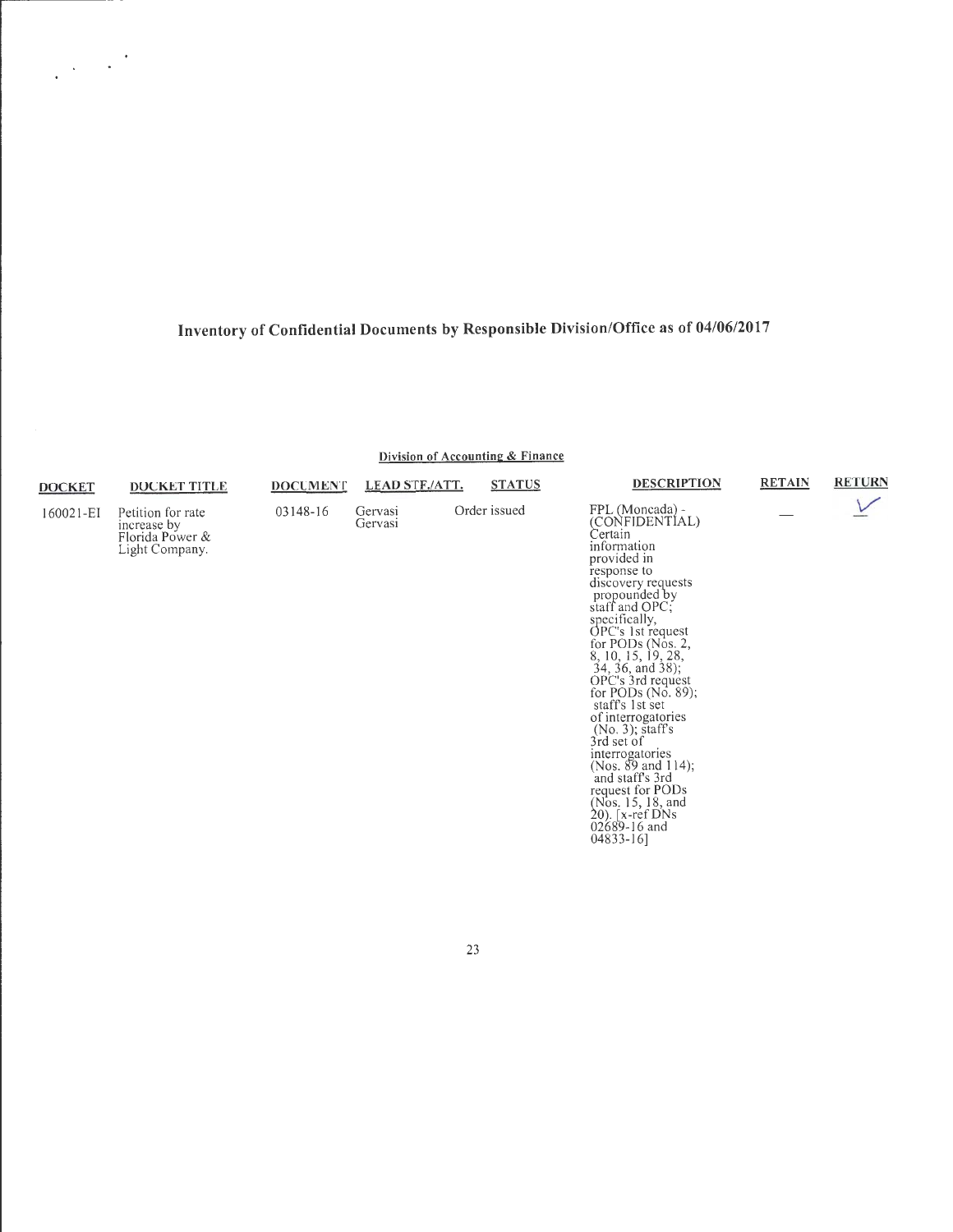$\frac{1}{2} \sum_{i=1}^{n} \frac{1}{2} \sum_{j=1}^{n} \frac{1}{2} \sum_{j=1}^{n} \frac{1}{2} \sum_{j=1}^{n} \frac{1}{2} \sum_{j=1}^{n} \frac{1}{2} \sum_{j=1}^{n} \frac{1}{2} \sum_{j=1}^{n} \frac{1}{2} \sum_{j=1}^{n} \frac{1}{2} \sum_{j=1}^{n} \frac{1}{2} \sum_{j=1}^{n} \frac{1}{2} \sum_{j=1}^{n} \frac{1}{2} \sum_{j=1}^{n} \frac{1}{2} \sum_{j=1}^{n$ 

**Division of Accounting & Finance** 

| <b>DOCKET</b> | <b>DOCKET TITLE</b>                                                   | <b>DOCUMENT</b> | <b>LEAD STF./ATT.</b> | <b>STATUS</b> | <b>DESCRIPTION</b>                                                                                                                                                                                                                                                                                                                                                     | <b>RETAIN</b> | <b>RETURN</b> |
|---------------|-----------------------------------------------------------------------|-----------------|-----------------------|---------------|------------------------------------------------------------------------------------------------------------------------------------------------------------------------------------------------------------------------------------------------------------------------------------------------------------------------------------------------------------------------|---------------|---------------|
| 160021-EI     | Petition for rate<br>increase by<br>Florida Power &<br>Light Company. |                 | Gervasi<br>Gervasi    | Order issued  | FPL (Moncada) -<br>(CONFIDENTIAL)<br>Responses to<br>discovery requests<br>propounded by OPC<br>$(11$ th request,<br>No. 127); AARP<br>(1st request, No.<br>36); FIPUG (2nd<br>request, No. 27);<br>SFHHA (4th<br>request, No. $104$ ;<br>5th request, No.<br>114; 7th request,<br>Nos. 144, 148,<br>158; and 9th<br>request, No. 180).<br>$[x-ref$ DN<br>$05506 - 16$ |               |               |
|               |                                                                       | 04206-16        | Gervasi<br>Gervasi    | Order issued  | FPL (Moncada) -<br>(CONFIDENTIAL)<br>Responses to<br>discovery requests<br>propounded by<br>FIPUG's 3rd set of<br>interrogatories<br>$(No. 69)$ ; OPC's<br>4th set of<br>interrogatories<br>(Nos. 145 and 149,<br>on CD); OPC's<br>11th set of<br>interrogatories<br>$(Nos. 294)$ ;<br>staff's 3rd set of                                                              |               |               |

24

 $\sim 10^{-1}$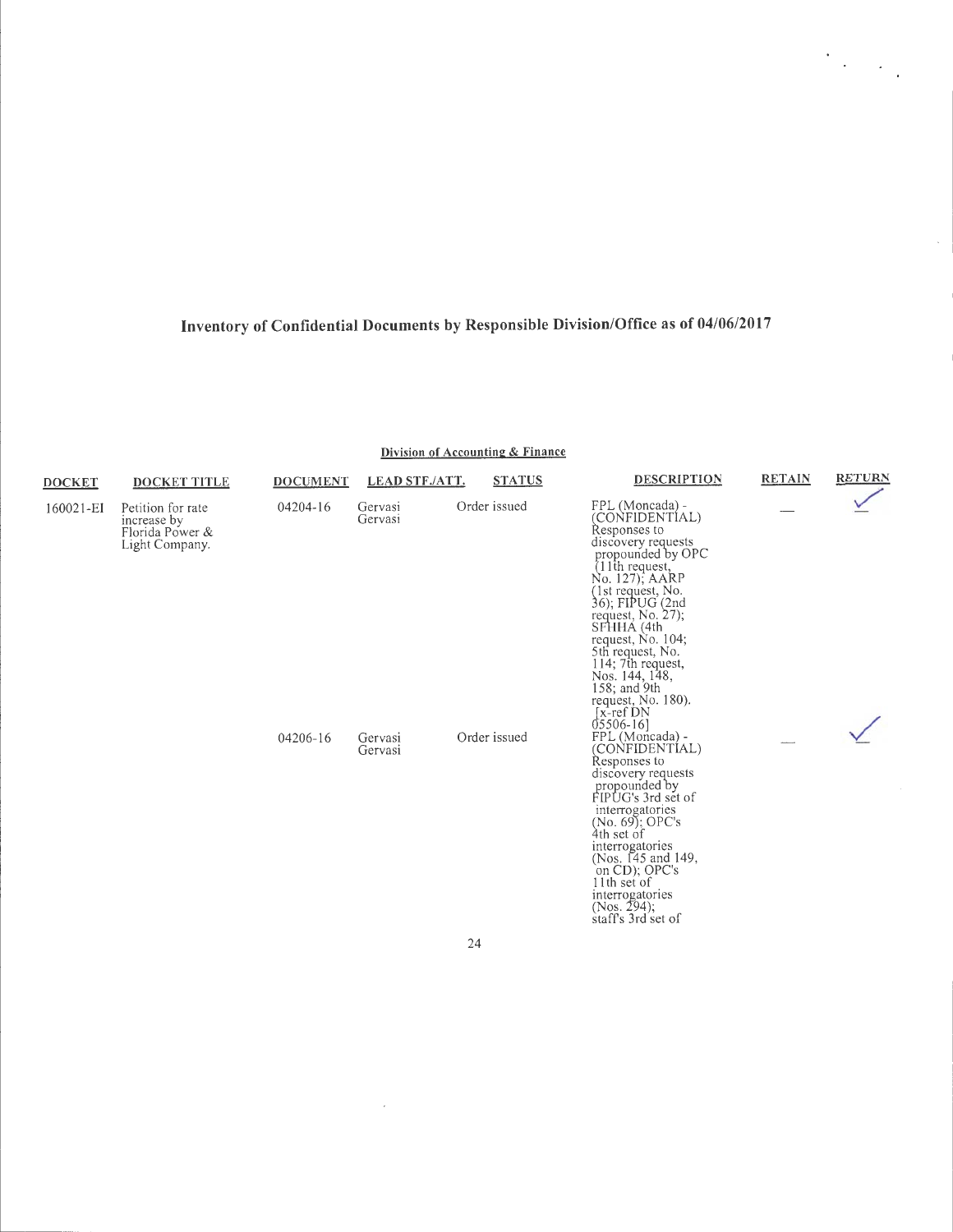$\label{eq:2} \frac{1}{\sqrt{2}}\left(\frac{1}{\sqrt{2}}\right)^{2} \frac{1}{\sqrt{2}}\left(\frac{1}{\sqrt{2}}\right)^{2}$ 

 $\frac{1}{\sqrt{2}}$ 

**Division of Accounting & Finance** 

| <b>DOCKET</b> | <b>DOCKET TITLE</b> | <b>DOCUMENT</b> | <b>LEAD STF./ATT.</b> | <b>STATUS</b> | <b>DESCRIPTION</b>                                                                                                                                                                                                                                                                                                          | <b>RETAIN</b> | <b>RETURN</b> |
|---------------|---------------------|-----------------|-----------------------|---------------|-----------------------------------------------------------------------------------------------------------------------------------------------------------------------------------------------------------------------------------------------------------------------------------------------------------------------------|---------------|---------------|
|               |                     | 04446-16        | Gervasi<br>Gervasi    | Order issued  | interrogatories<br>No. $114$ , on CD);<br>staff's 17th set<br>of interrogatories<br>(Nos. 295 and<br>301, on CD).<br>FPL (Moncada) -<br>(CONFIDENTIAL)<br>Response to OPC's<br>1st request for<br>PODS(No. 2);<br>specifically file<br>entitled "100                                                                        |               |               |
|               |                     | 04833-16        | Gervasi<br>Gervasi    | Order issued  | percent<br>CONFIDENTIAL -<br>Exhs. JJR-3, 4, 6, 7, 8, 9."<br>FPL (Moncada) -<br>(CONFIDENTIAL)<br>Corrected Exh A,<br>response to OPC's<br>2nd request for<br>PODs (No. 19);<br>replaces<br>previously filed<br>$Exh A$ (DN<br>$03148 - 16$ ] for this<br>discovery<br>response. [x-ref<br>DNs 02689-16 and<br>$03148 - 16$ |               |               |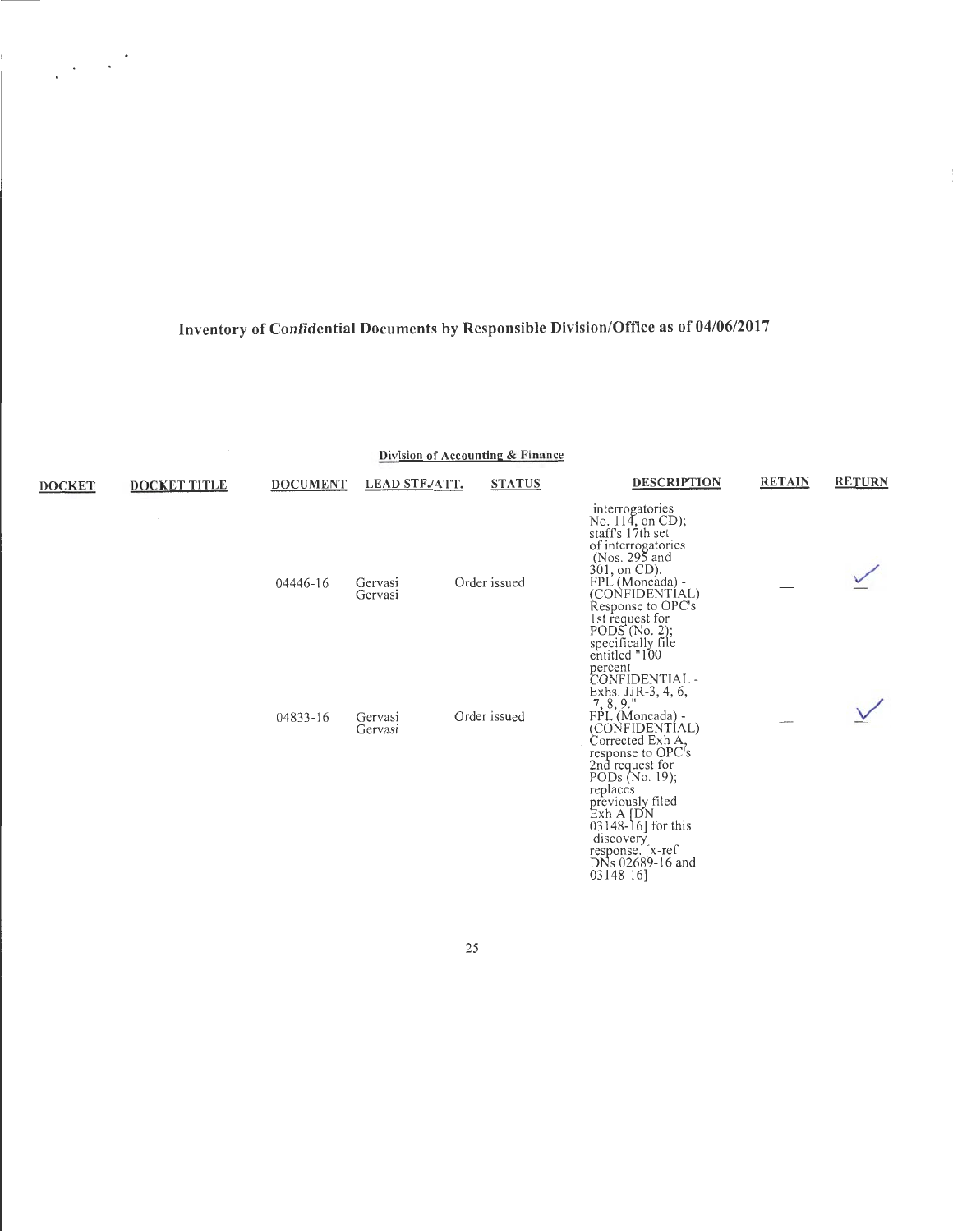$\mathcal{O}(\mathcal{E}_{\mathcal{A}})$ 

**Division of Accounting & Finance** 

| <b>DOCKET</b> | <b>DOCKET TITLE</b>                                                   | <b>DOCUMENT</b> | <b>LEAD STF./ATT.</b> | <b>STATUS</b> | <b>DESCRIPTION</b>                                                                                                                                                                                                                                                                                                                                   | <b>RETAIN</b> | <b>RETURN</b> |
|---------------|-----------------------------------------------------------------------|-----------------|-----------------------|---------------|------------------------------------------------------------------------------------------------------------------------------------------------------------------------------------------------------------------------------------------------------------------------------------------------------------------------------------------------------|---------------|---------------|
| 160021-EI     | Petition for rate<br>increase by<br>Florida Power &<br>Light Company. | 05506-16        | Gervasi<br>Gervasi    | Order issued  | FPL (Moncada) -<br>(CONFIDENTIAL)<br>Information<br>provided in<br>response to<br>discovery<br>propounded by<br>AARP's 1st request<br>(No. 36), FIPUG's<br>2nd request (No.<br>27, on CD), OPC's<br>$11th$ request (No.<br>127), and SFHHA's<br>4th request (No.<br>$104$ ; $7th$ request<br>(Nos. 144, 148,<br>158). $[x-ref DN]$<br>$04204 - 16$ ] |               |               |
|               |                                                                       | 05884-16        | Gervasi<br>Gervasi    | Order issued  | FPL (Moncada) -<br>(CONFIDENTIAL)<br>Information<br>provided in<br>response to AARP's<br>3rd request for<br>interrogatories<br>(No. 74, on CD),<br>OPC's 1st set of<br>interrogatories<br>(No. 3, attachment<br>1), OPC's 18th<br>request for<br>interrogatories<br>(No. 380, on CD)<br>and staff's 1st<br>supplemental                              |               |               |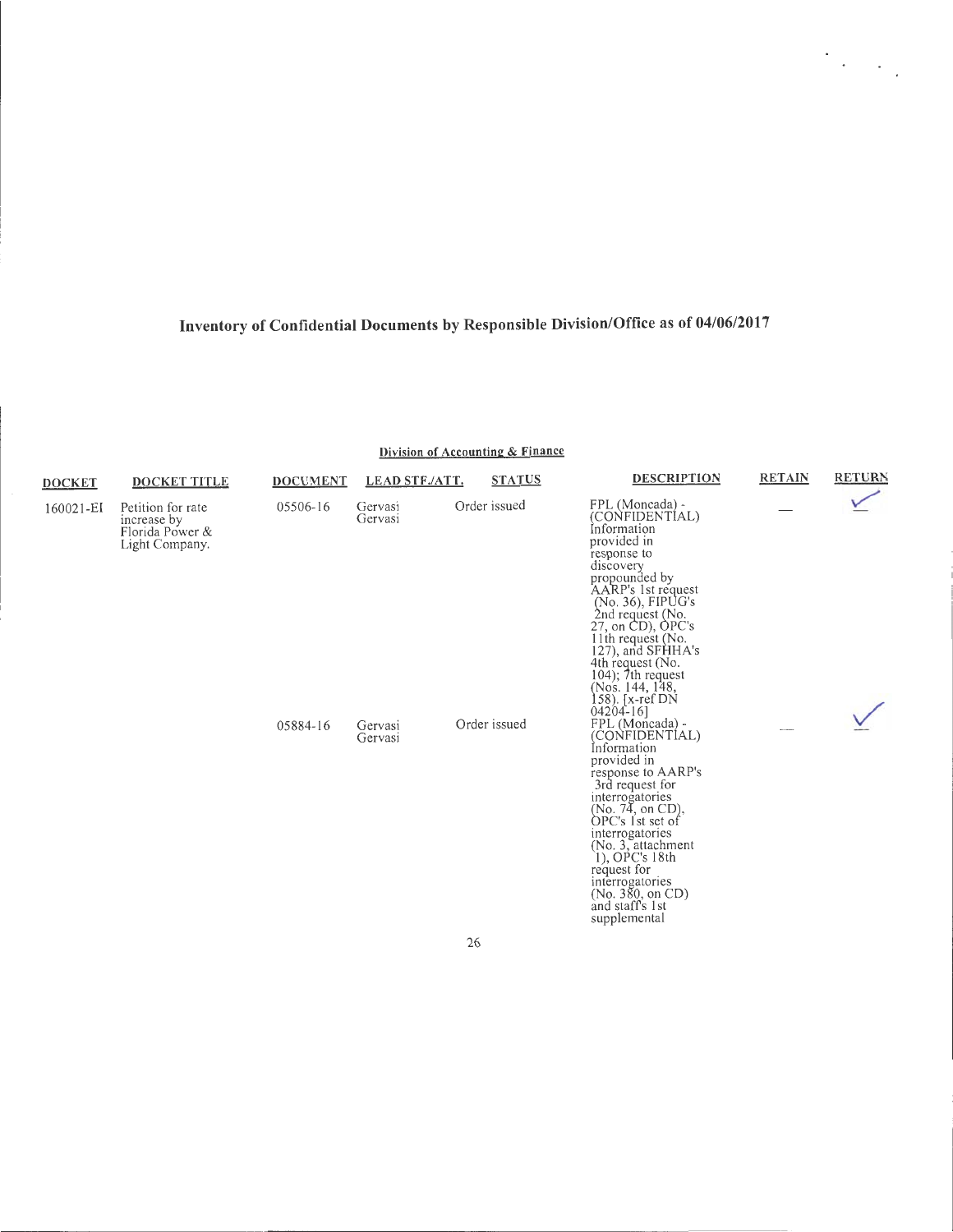$\frac{1}{2} \frac{1}{2} \frac{1}{2} \frac{1}{2} \frac{1}{2} \frac{1}{2}$ 

**Division of Accounting & Finance** 

| <b>DOCKET</b> | DOCKET TITLE | <b>DOCUMENT</b> | <b>LEAD STF./ATT.</b> | <b>STATUS</b>                  | <b>DESCRIPTION</b>                                                                                                                                                                                                                                                                                                  | <b>RETAIN</b> | <b>RETURN</b> |
|---------------|--------------|-----------------|-----------------------|--------------------------------|---------------------------------------------------------------------------------------------------------------------------------------------------------------------------------------------------------------------------------------------------------------------------------------------------------------------|---------------|---------------|
|               |              | $06301 - 16$    | Gervasi<br>Gervasi    | NOI filed;<br>awaiting request | (amended) request<br>for<br>interrogatories<br>(No. 37).<br>FEA (Jernigan) -<br>(CONFIDENTIAL)<br>Certain materials<br>in response to<br>staff's 1st set of<br>interrogatories                                                                                                                                      |               |               |
|               |              | 06492-16        | Gervasi<br>Gervasi    | Order issued                   | and 1st set of<br>PODs $(No. 1);$<br>workpapers<br>supporting direct<br>testimony and<br>exhibits of<br>Michael P. Gorman.<br>FPL (Moncada) -<br>(CONFIDENTÍAL)<br>Certain<br>information<br>provided in<br>late-filed Exhs 4<br>and 6 to the<br>deposition of<br>Robert E. Barrett.<br>[x-ref DN<br>$06790 - 16$ ] |               |               |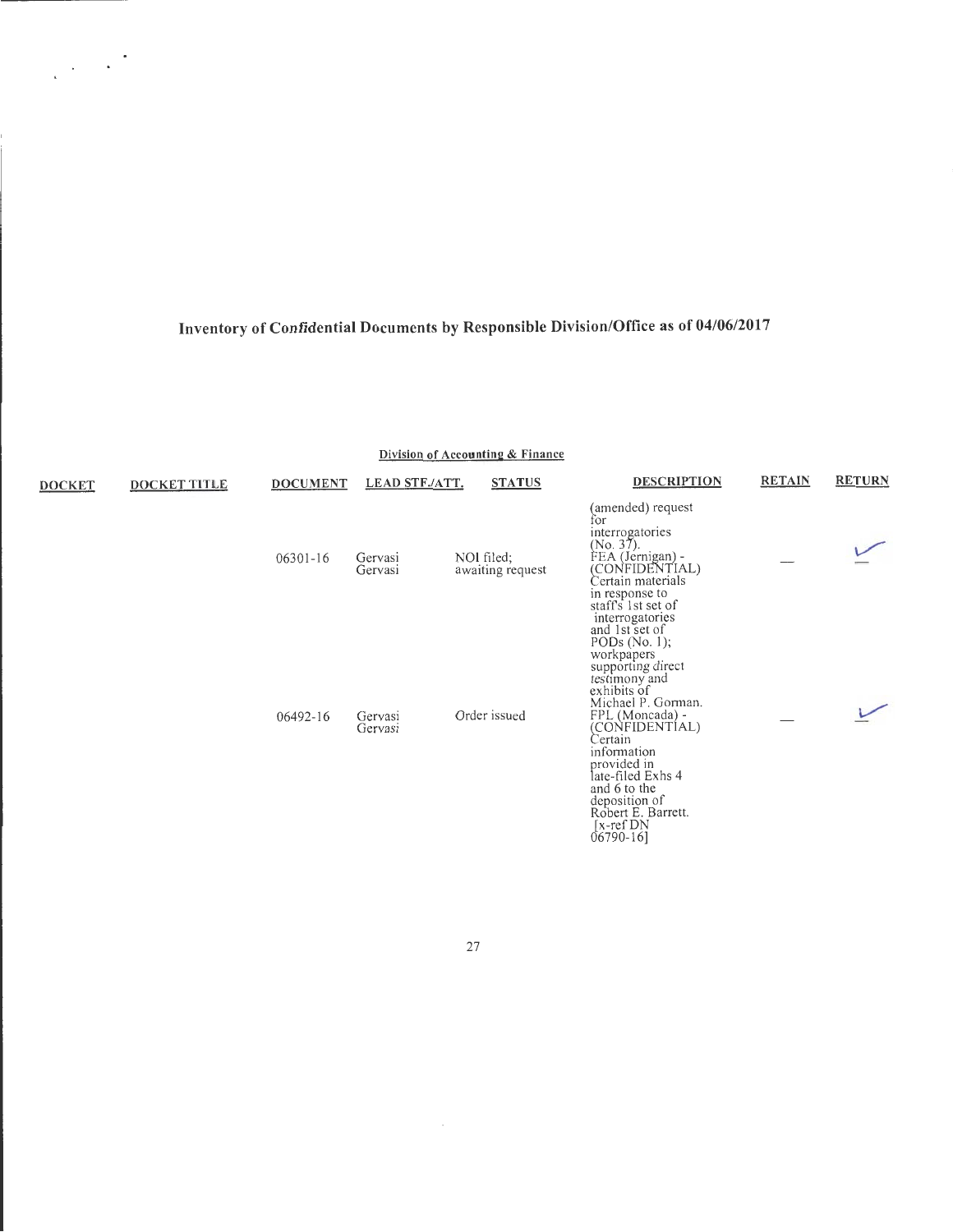$\mathcal{O}(\mathcal{E}_{\mathcal{A}})$ 

|  | Division of Accounting & Finance |  |
|--|----------------------------------|--|
|--|----------------------------------|--|

| <b>DOCKET</b> | DOCKET TITLE                                                          | <b>DOCUMENT</b> | <b>LEAD STF./ATT.</b> | <b>STATUS</b>                           | <b>DESCRIPTION</b>                                                                                                                                                               | <b>RETAIN</b> | <b>RETURN</b> |
|---------------|-----------------------------------------------------------------------|-----------------|-----------------------|-----------------------------------------|----------------------------------------------------------------------------------------------------------------------------------------------------------------------------------|---------------|---------------|
| 160021-EI     | Petition for rate<br>increase by<br>Florida Power &<br>Light Company. | 06790-16        | Gervasi<br>Gervasi    | Order issued                            | FPL (Moncada) -<br>(CONFIDENTIAL)<br>Certain<br>information<br>provided in<br>amended late-filed<br>Exh 4 to                                                                     |               |               |
|               |                                                                       | $06791 - 16$    | Gervasi<br>Gervasi    | Order issued                            | deposition of<br>Robert Barrett.<br>[x-ref DN<br>$06492 - 16$ ]<br>FPL (Moncada) -<br>(CONFIDENTIAL)<br>Certain<br>information<br>provided in<br>response to<br>staff's 32nd set |               |               |
|               |                                                                       | 06972-16        | Gervasi<br>Gervasi    | NOI filed:<br>awaiting request          | of interrogatories<br>$(No. 401)$ .<br>(CONFIDENTIAL)<br>Hearing Exhibit<br>No. 606 from                                                                                         |               |               |
|               |                                                                       | 06998-16        | Gervasi<br>Gervasi    | Filed by OPC;<br>awaiting co<br>request | $8/23/16$ hearing.<br>(CONFIDENTIAL)<br>Hearing Exhibit<br>No. 636 from<br>$8/24/16$ hearing.                                                                                    |               |               |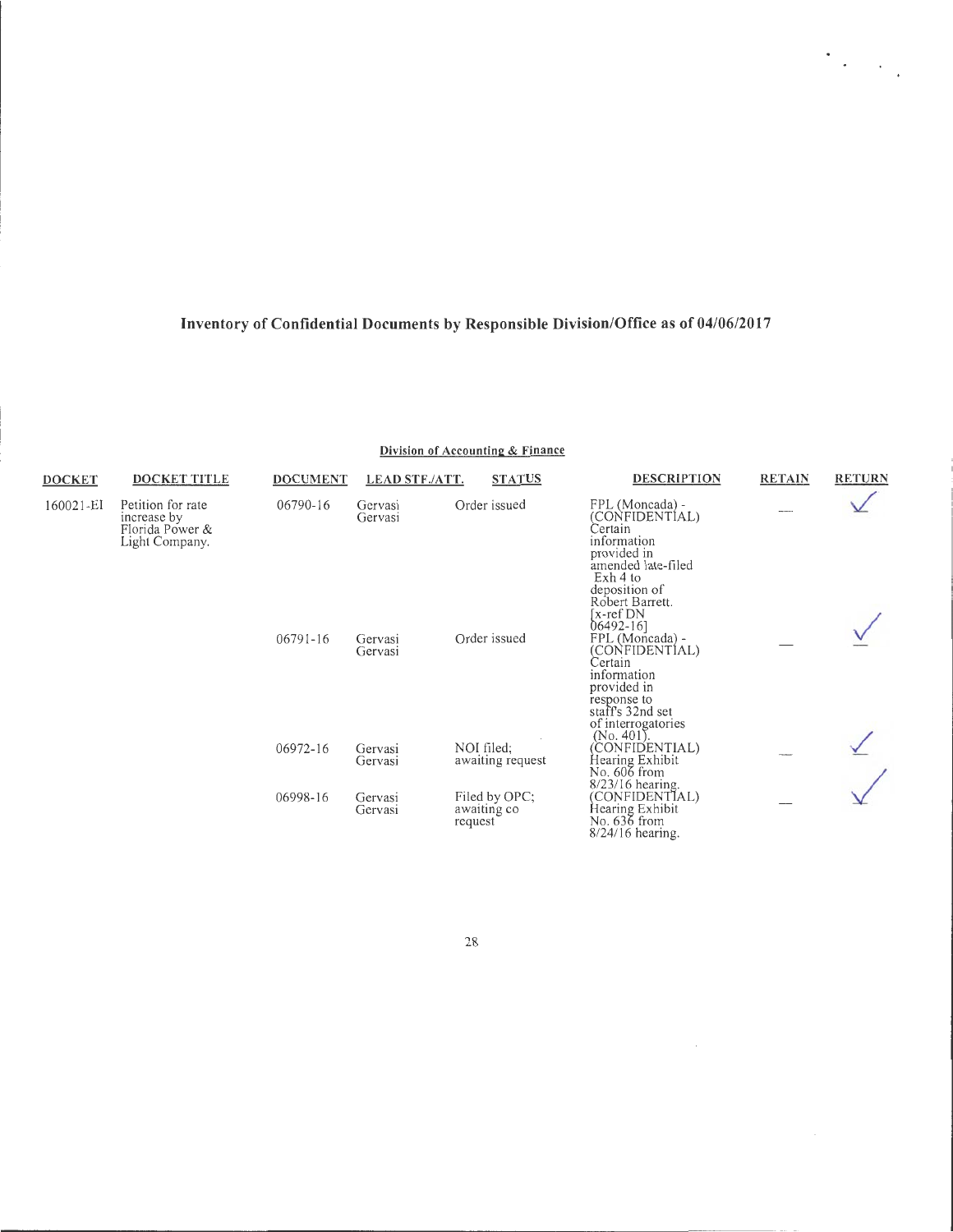#### **Division of Accounting & Finance**

| <b>DOCKET</b> | <b>DOCKET TITLE</b>                                                                                                                                                                                                                          | <b>DOCUMENT</b> | <b>LEAD STF./ATT.</b>        | <b>STATUS</b>                       | <b>DESCRIPTION</b>                                                                                                                                                                                                                               | <b>RETAIN</b> | <b>RETURN</b> |
|---------------|----------------------------------------------------------------------------------------------------------------------------------------------------------------------------------------------------------------------------------------------|-----------------|------------------------------|-------------------------------------|--------------------------------------------------------------------------------------------------------------------------------------------------------------------------------------------------------------------------------------------------|---------------|---------------|
| 160021-EI     | Petition for rate<br>increase by<br>Florida Power &                                                                                                                                                                                          | 07142-16        | Gervasi<br>Gervasi           | NOI filed;<br>awaiting request      | (CONFIDENTIAL)<br>Hearing Exhibit<br>No. 743 from<br>$8/30/16$ hearing.                                                                                                                                                                          |               |               |
| 160101-WS     | Light Company.<br>Application for<br>increase in water<br>and wastewater<br>rates in<br>Charlotte,<br>Highlands, Lake,<br>Lee, Marion,<br>Orange, Pasco,<br>Pinellas, Polk,<br>and Seminole<br>Counties by<br>Utilities, lnc. of<br>Florida. | 07740-16        | Norris<br>Trierweiler        | Staff recom fld;<br>awaiting order  | Utilities, Inc.<br>(Friedman) -<br>(CONFIDÉNTIAL)<br>Certain<br>information<br>provided in<br>connection with<br>2013, 2014, and<br>2015 financial<br>statements, per<br>staffs request in<br>connection with<br>the interim<br>revenue request. |               |               |
|               |                                                                                                                                                                                                                                              | 00178-17        | <b>Norris</b><br>Trierweiler | Req forwarded to<br>staff for recom | Utilities, Inc.<br>(Friedman) -<br>(CONFIDÉNTIAL)<br>Confidential<br>documents from OPC<br>3rd PODs (No. 6).                                                                                                                                     |               |               |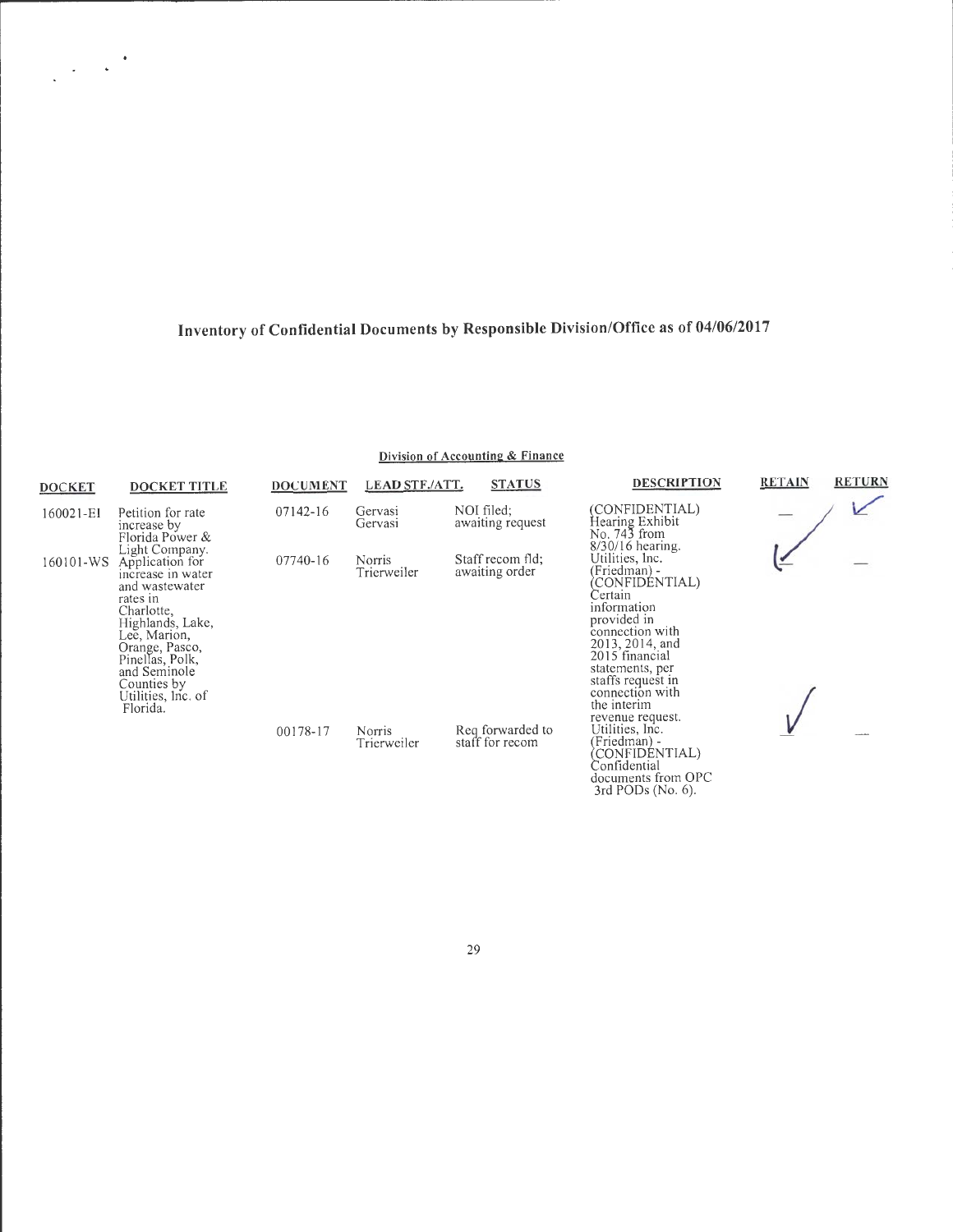$\frac{1}{\sqrt{2}}\sum_{i=1}^{n} \frac{1}{\sqrt{2}}\left(\frac{1}{\sqrt{2}}\right)^2\left(\frac{1}{\sqrt{2}}\right)^2$ 

 $\overline{1}$ 

Division of Accounting & Finance

| <b>DOCKET</b> | DOCKET TITLE                                                                                                                                                                                                               | <b>DOCUMENT</b> | <b>LEAD STF./ATT.</b>        | <b>STATUS</b>                       | <b>DESCRIPTION</b>                                                                                                                                                                                                                                                                                                                                         | <b>RETAIN</b> | <b>RETURN</b> |
|---------------|----------------------------------------------------------------------------------------------------------------------------------------------------------------------------------------------------------------------------|-----------------|------------------------------|-------------------------------------|------------------------------------------------------------------------------------------------------------------------------------------------------------------------------------------------------------------------------------------------------------------------------------------------------------------------------------------------------------|---------------|---------------|
| 160101-WS     | Application for<br>increase in water<br>and wastewater<br>rates in<br>Charlotte,<br>Highlands, Lake,<br>Lee, Marion,<br>Orange, Pasco,<br>Pinellas, Polk,<br>and Seminole<br>Counties by<br>Utilities, Inc. of<br>Florida. | 03197-17        | Norris<br>Trierweiler        | Reg forwarded to<br>staff for recom | Utilities, Inc.<br>(Friedman) -<br>CONFIDENTIAL)<br>Certain documents<br>responsive to<br>staff's 7th set of<br>interrogatories<br>(No. $172$ ).                                                                                                                                                                                                           |               |               |
| 170000-OT     | Undocketed filings<br>for $2017$ .                                                                                                                                                                                         | 03640-17        | No lead stf.<br>No lead att. | Reg forwarded to<br>staff for recom | Duke Energy<br>(Bernier) -<br>CONFIDENTIAL)<br>Private letter<br>ruling request<br>filed with the IRS<br>on $1/31/17$ .                                                                                                                                                                                                                                    |               |               |
| 170001-EI     | Fuel and purchased<br>power cost<br>recovery clause<br>with generating<br>performance<br>incentive factor.                                                                                                                 | 01005-17        | Barrett<br><b>Brownless</b>  | Order issued                        | $FPL$ (Butler) -<br>(CONFIDENTIAL)<br>Attachment A, Form<br>$423-1(a)$ for<br>$10/16$ , $11/16$ , and<br>12/16; Forms<br>$\begin{array}{c} 423-2, 2(a) \text{ and} \\ 2(b) \text{ for SIRPP for} \end{array}$<br>$10/16$ , $11/16$ , and<br>$12/16$ ; and Forms<br>423-2, $2(a)$ , and<br>$2(b)$ for Plant<br>Scherer for 9/16,<br>$10/16$ , and $11/16$ . |               |               |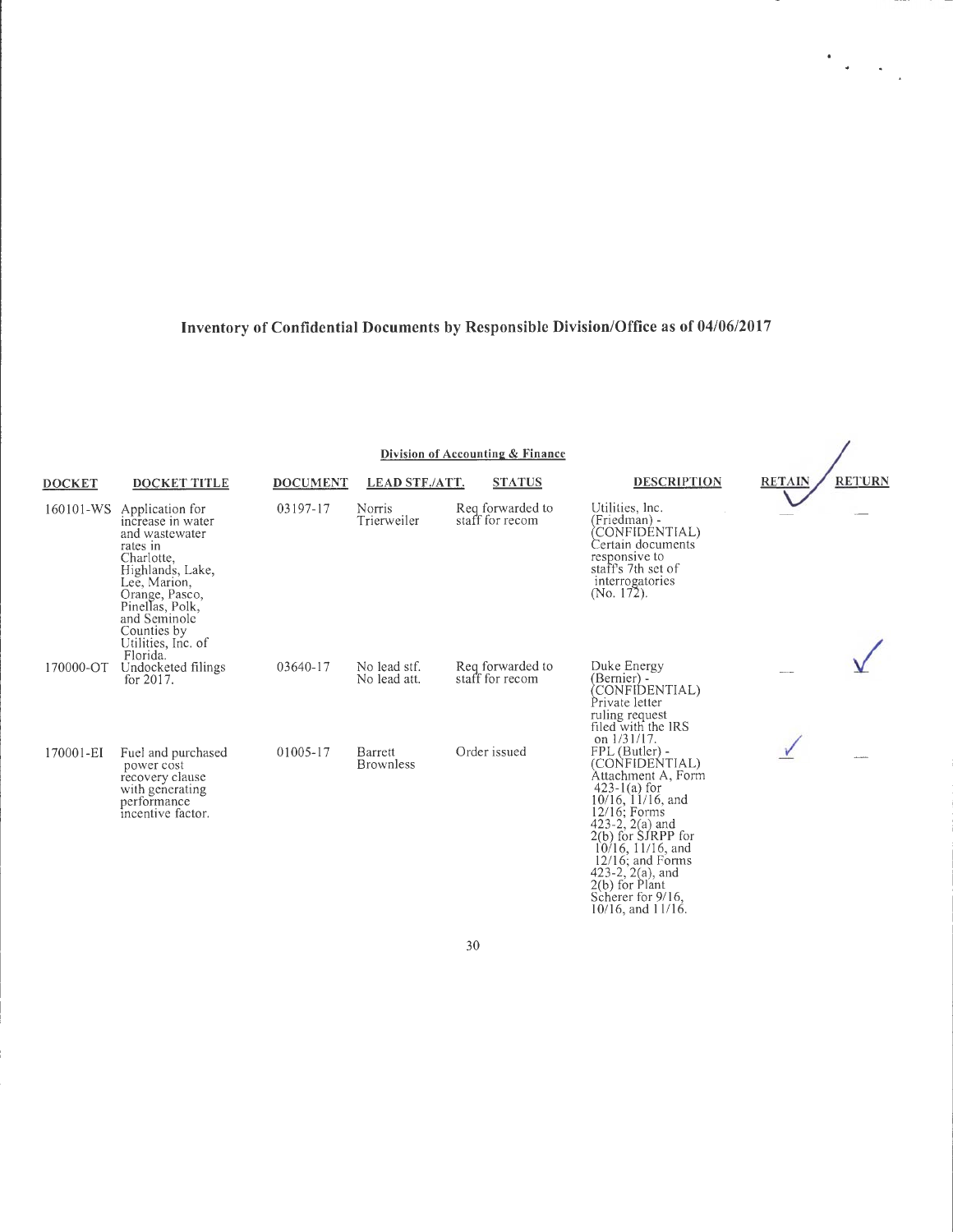$\frac{1}{\sqrt{2}}\left(\frac{1}{\sqrt{2}}\right)^{\frac{1}{2}}\left(\frac{1}{\sqrt{2}}\right)^{\frac{1}{2}}$ 

#### Division of Accounting & Finance

| <b>DOCKET</b>                                                                                                           | <b>DOCKET TITLE</b> | <b>DOCUMENT</b> | <b>LEAD STF./ATT.</b>       | <b>STATUS</b>                      | <b>DESCRIPTION</b>                                                                                                                                                                         | <b>RETAIN</b> | <b>RETURN</b> |
|-------------------------------------------------------------------------------------------------------------------------|---------------------|-----------------|-----------------------------|------------------------------------|--------------------------------------------------------------------------------------------------------------------------------------------------------------------------------------------|---------------|---------------|
| Fuel and purchased<br>170001-EI<br>power cost<br>recovery clause<br>with generating<br>performance<br>incentive factor. |                     | 01087-17        | Barrett<br><b>Brownless</b> | Order issued                       | Duke Energy<br>Triplett) -<br>CONFIDENTIAL)<br>Forms 423 for<br>10/16, 11/16, and<br>12/16.                                                                                                | ⊻             |               |
|                                                                                                                         |                     | 01113-17        | Barrett<br><b>Brownless</b> | Order issued                       | GPC (Badders) -<br>(CONFIDENTIAL)<br>Form 423 fuel<br>reports for 10/16,<br>$11/16$ , and $12/16$ .                                                                                        | V             |               |
|                                                                                                                         |                     | 01118-17        | Barrett<br><b>Brownless</b> | Order issued                       | TECO (Daniels) -<br>(CONFIDENTIAL)<br>Forms $423-1(a)$ , 2,<br>$2(a)$ , and $2(b)$<br>for $9/16$ , $10/16$ ,<br>and $11/16$ .                                                              |               |               |
|                                                                                                                         |                     | 02168-17        | Barrett<br><b>Brownless</b> | Staff recom fld;<br>awaiting order | GPC (Griffin) -<br>(CONFIDENTIAL)<br>Certain<br>information<br>submitted in<br>response to<br>staff's 1st set of<br>interrogatories<br>(Nos. 1-10)<br>specifically Nos.<br>1, 2, 4, and 5. |               |               |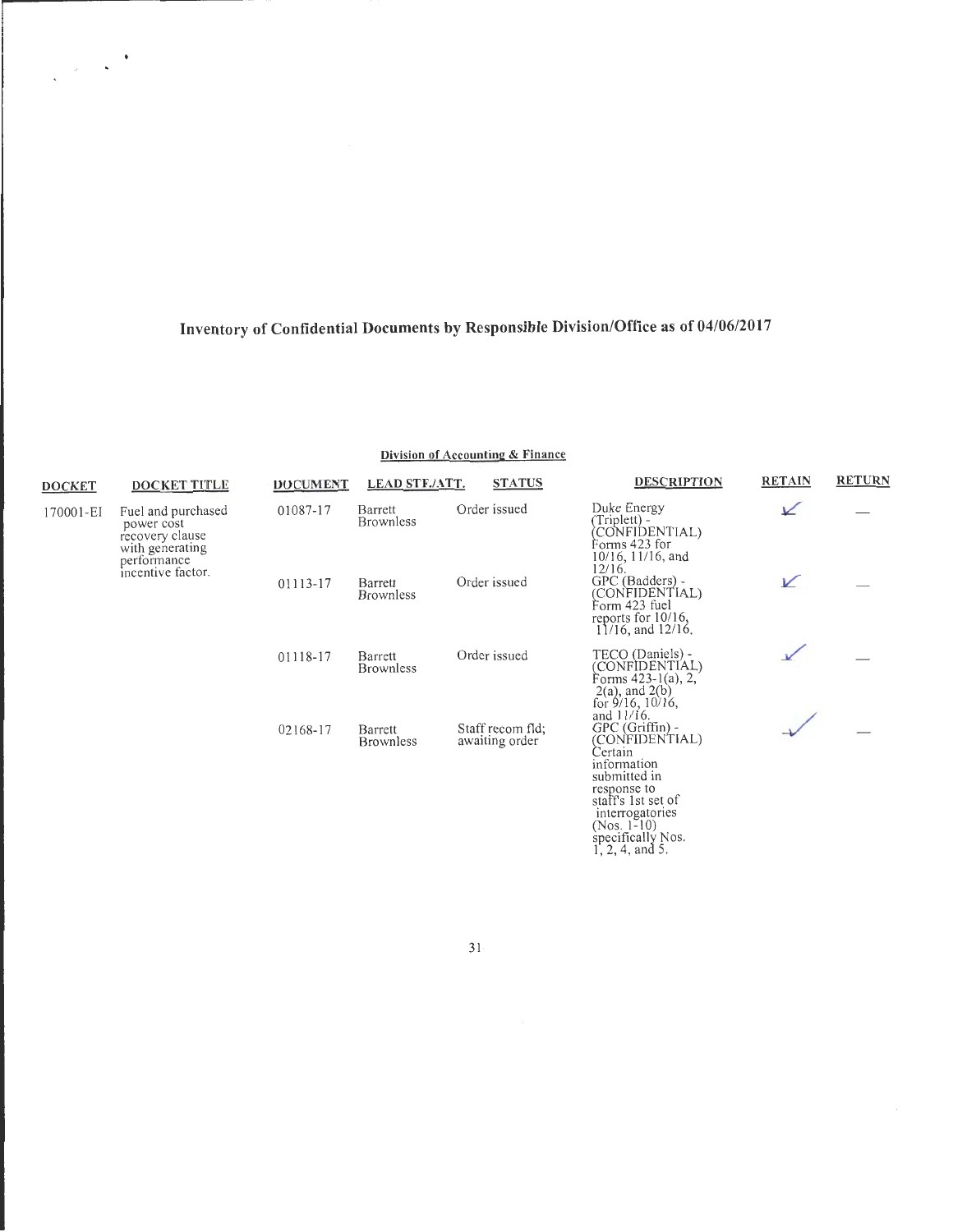$\begin{aligned} \mathbf{F}_{\text{max}}(\mathbf{r}) = \mathbf{F}_{\text{max}}(\mathbf{r}) \end{aligned}$ 

**Division of Accounting & Finance** 

| <b>DOCKET</b> | <b>DOCKET TITLE</b>                                                                                        | <b>DOCUMENT</b> | <b>LEAD STF./ATT.</b>       | <b>STATUS</b>                      | <b>DESCRIPTION</b>                                                                                                                                                                                            | <b>RETAIN</b>            | <b>RETURN</b> |
|---------------|------------------------------------------------------------------------------------------------------------|-----------------|-----------------------------|------------------------------------|---------------------------------------------------------------------------------------------------------------------------------------------------------------------------------------------------------------|--------------------------|---------------|
| 170001-EI     | Fuel and purchased<br>power cost<br>recovery clause<br>with generating<br>performance<br>incentive factor. | 02171-17        | Barrett<br><b>Brownless</b> | Staff recom fld;<br>awaiting order | Duke Energy<br>(Bernier) -<br>CONFIDENTIAL)<br>Certain<br>information<br>contained in<br>response to<br>staff's 1st set of<br>interrogatories<br>$(Nos. 1-9)$<br>specifically<br>questions 1, 3,<br>and $4$ . | $\overline{\mathscr{U}}$ |               |
|               |                                                                                                            | 02186-17        | Barrett<br><b>Brownless</b> | Staff recom fld;<br>awaiting order | TECO (Beasley) -<br>(CONFIDENTIAL)<br>Answers to staff's<br>1st set of<br>interrogatories<br>(Nos. 1, 2, 3, and<br>$4)$ .                                                                                     | v                        |               |
|               |                                                                                                            | 02192-17        | Barrett<br><b>Brownless</b> | Staff recom fld;<br>awaiting order | FPL (Moncada) -<br>(CONFIDENTIAL)<br>Information<br>provided in<br>response to<br>staff's 1st set of<br>interrogatorics<br>(No. 1-7),<br>specifically No.                                                     | ⊬                        |               |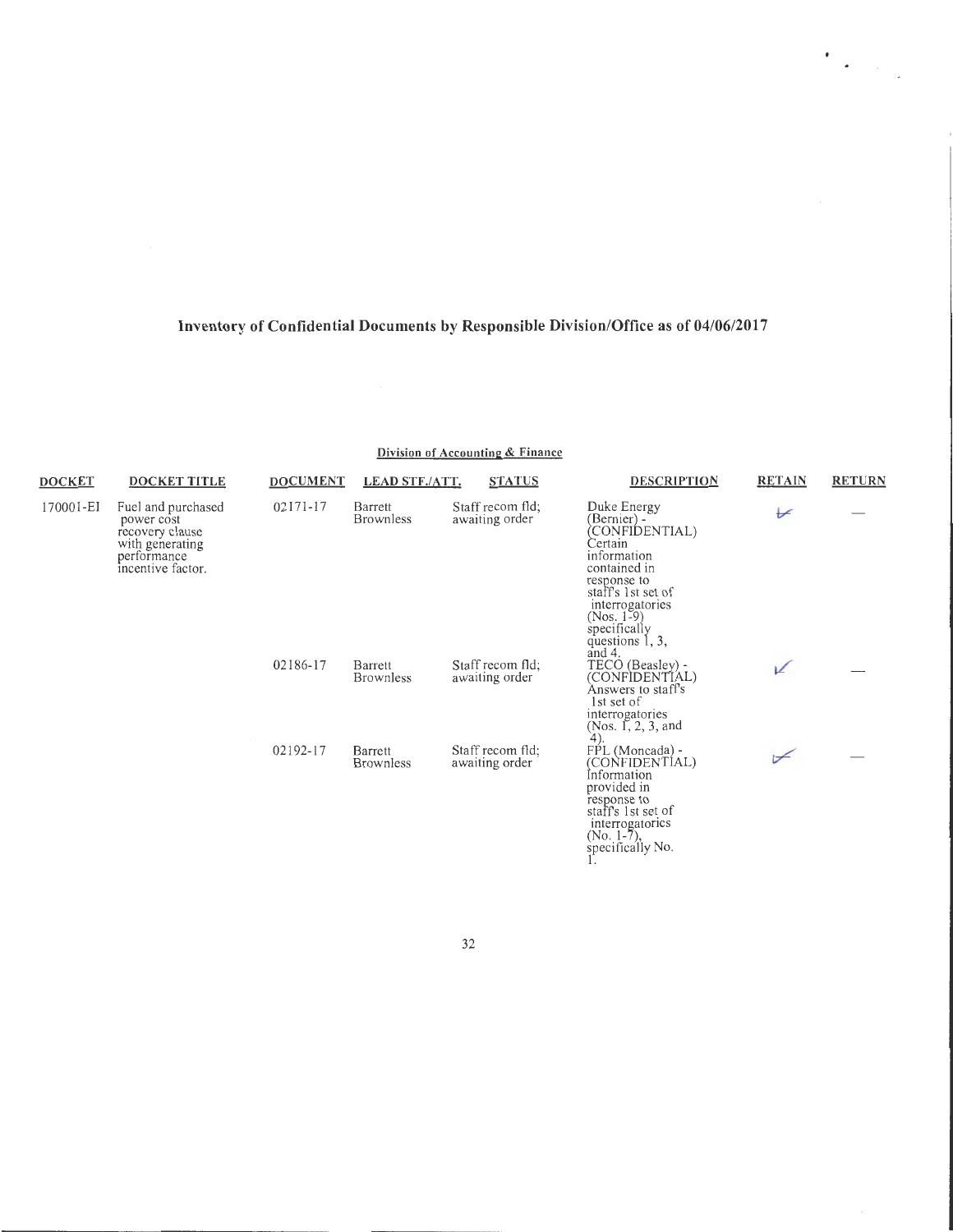$\label{eq:2} \frac{1}{\sqrt{2\pi}}\left(\frac{1}{\sqrt{2\pi}}\right)^{1/2}\frac{1}{\sqrt{2\pi}}\left(\frac{1}{\sqrt{2\pi}}\right)^{1/2}$ 

**Division of Accounting & Finance** 

| <b>DOCKET</b> | <b>DOCKET TITLE</b>                                                                                        | <b>DOCUMENT</b> | <b>LEAD STF./ATT.</b>       | <b>STATUS</b>                      | <b>DESCRIPTION</b>                                                                                                                                                                                                                        | <b>RETAIN</b> | <b>RETURN</b> |
|---------------|------------------------------------------------------------------------------------------------------------|-----------------|-----------------------------|------------------------------------|-------------------------------------------------------------------------------------------------------------------------------------------------------------------------------------------------------------------------------------------|---------------|---------------|
| 170001-EI     | Fuel and purchased<br>power cost<br>recovery clause<br>with generating<br>performance<br>incentive factor. | 02605-17        | Barrett<br><b>Brownless</b> | Staff recom fld:<br>awaiting order | Duke Energy<br>(Bernier) -<br>(CONFIDENTIAL)<br>Certain<br>information<br>contained in Exh<br>CAM-2T, sheets 2<br>and 3; and Exh<br>CAM-3T, Schedule<br>A12, sheet $9$ of $9$<br>to direct<br>testimony of<br>Christopher A.<br>Menendez. | $\sqrt{}$     |               |
|               |                                                                                                            | 02617-17        | Barrett<br><b>Brownless</b> | Staff recom fld:<br>awaiting order | GPC (Badders) -<br>(CONFIDENTIAL)<br>Certain<br>information<br>contained in<br>Schedule CCA-4 of<br>Exh CSB-1; and<br>Schedule 2 to Exh<br>CSB-3 of direct<br>testimony of C.<br>Shane Boyett.                                            |               |               |
|               |                                                                                                            | 02622-17        | Barrett<br><b>Brownless</b> | Staff recom fld:<br>awaiting order | TECO (Beasley) -<br>(CONFIDENTIAL)<br>Certain<br>highlighted<br>information<br>contained in<br>Schedule A12, Page<br>2 of 2 (Bates)<br>Stamp page 38) for<br>$1/16$ through                                                               | ↙             |               |

33

 $\setminus$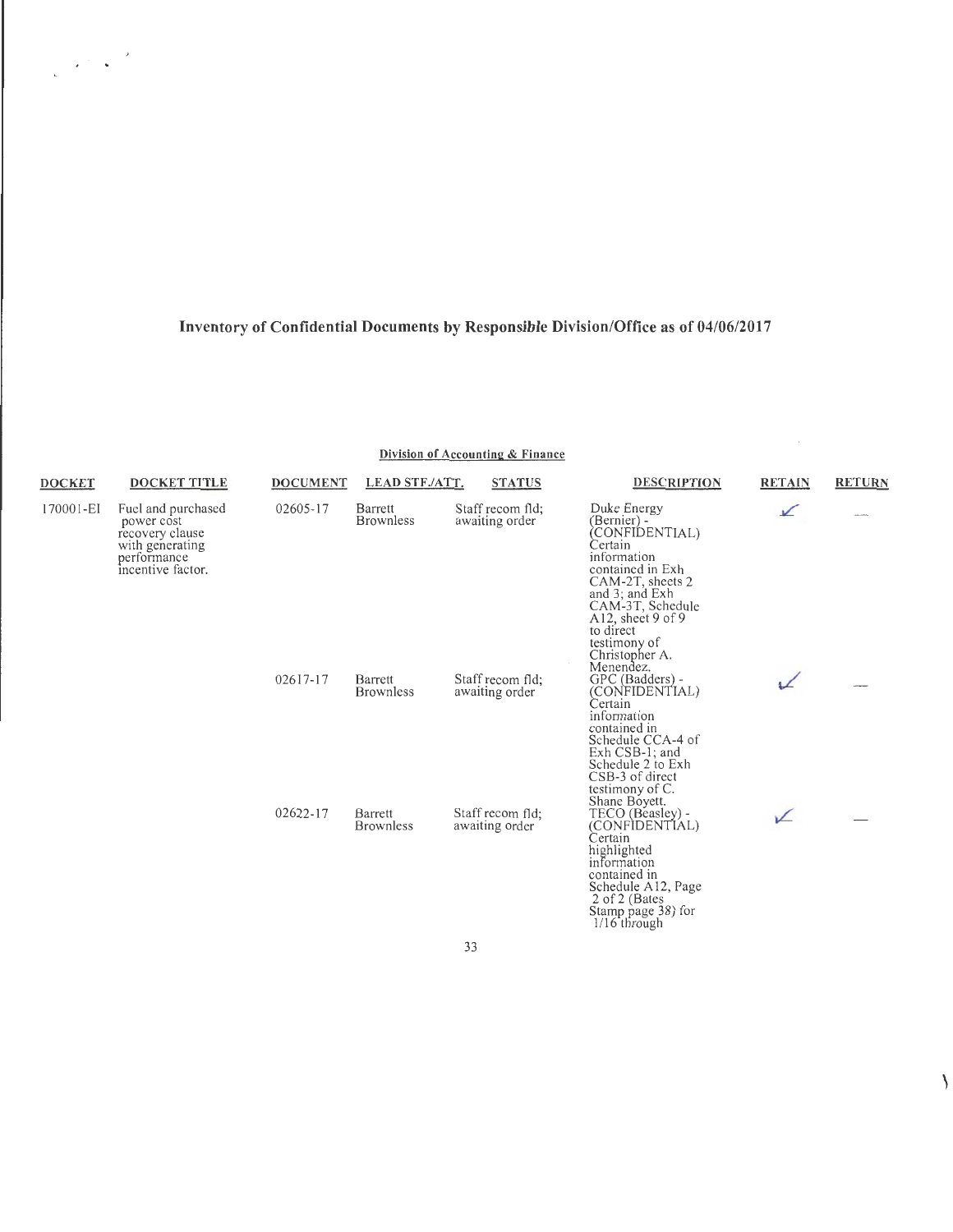**Division of Accounting & Finance** 

| <b>DOCKET</b> | <b>DOCKET TITLE</b> | <b>DOCUMENT</b> | <b>LEAD STF./ATT.</b>       | <b>STATUS</b>                       | <b>DESCRIPTION</b>                                                                                                                                                                        | <b>RETAIN</b> | <b>RETURN</b> |
|---------------|---------------------|-----------------|-----------------------------|-------------------------------------|-------------------------------------------------------------------------------------------------------------------------------------------------------------------------------------------|---------------|---------------|
|               |                     | $02631 - 17$    | Barrett<br><b>Brownless</b> | Staff recom fld;<br>awaiting order  | 12/16.<br>FPL (Moncada) -<br>(CONFIDENTÍAL)<br>Certain<br>information<br>provided in Exh<br>RBD-2 to direct<br>testimony of Renae<br>B. Deaton; and<br>Exh $GJY-2$ to<br>direct testimony |               |               |
|               |                     | 03976-17        | Barrett<br><b>Brownless</b> | Reg forwarded to<br>staff for recom | of Gerard J. Yupp.<br>Duke Energy<br>(Bernier) -<br>(CONFIDENTIAL)<br>Certain<br>information<br>provided in the<br>direct testimony<br>of Joseph<br>McCallister and                       | $\vee$        |               |
|               |                     | 03982-17        | Barrett<br><b>Brownless</b> | Req forwarded to<br>staff for recom | Exhibit No. JM-1T.<br>GPC (Griffin) -<br>(CONFIDENTIAL)<br>Certain portions<br>of hedging<br>information report<br>during $8/16$<br>through $12/16$ .                                     |               |               |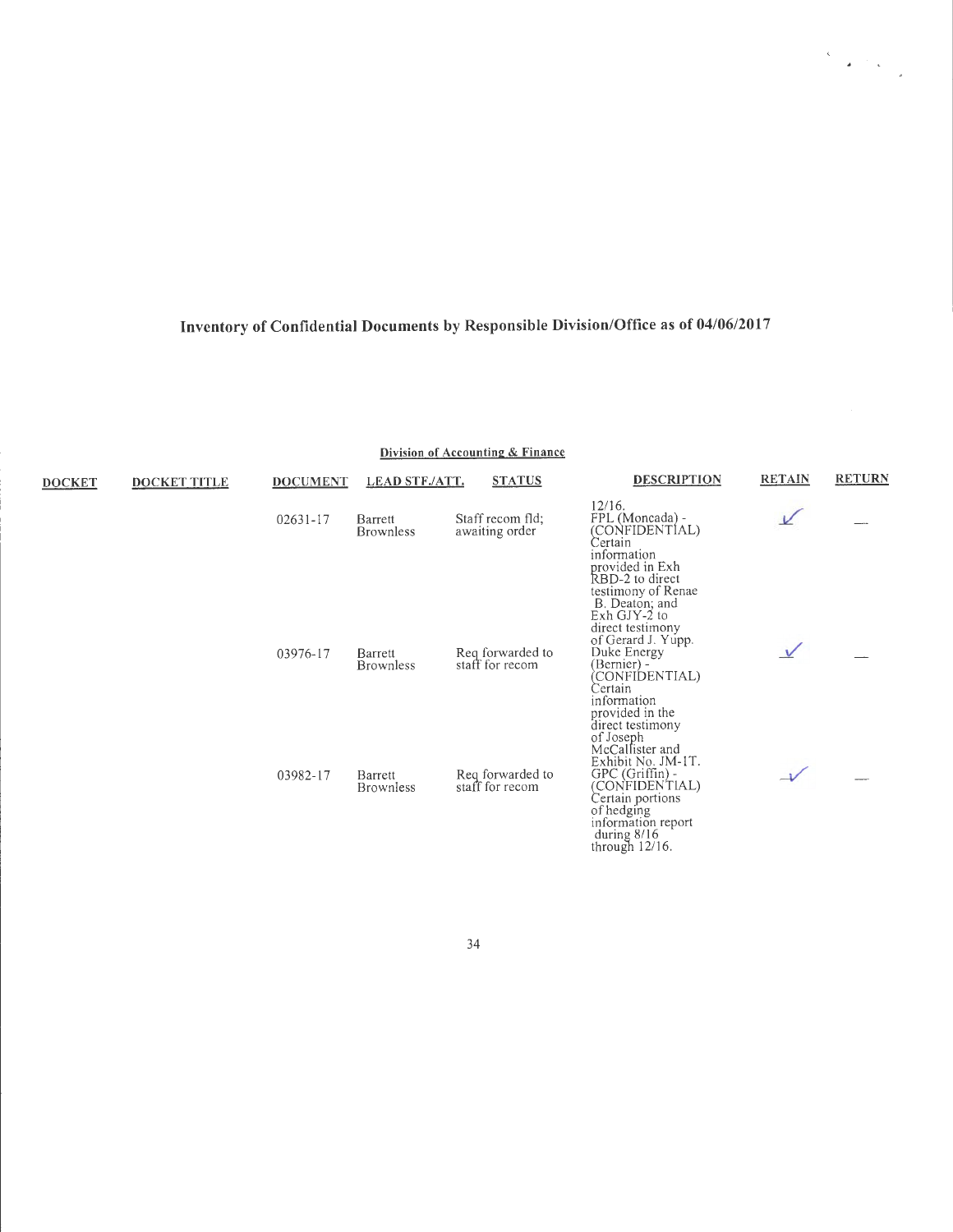$\hat{\mathcal{A}}$ 

 $\frac{1}{\sqrt{2\pi}}\sqrt{2\pi}\left(\frac{1}{2\pi}\right)^{2/3}$ 

**Division of Accounting & Finance** 

| <b>DOCKET</b> | DOCKET TITLE                                                                                               | <b>DOCUMENT</b> | <b>LEAD STF./ATT.</b>       | <b>STATUS</b>                       | <b>DESCRIPTION</b>                                                                                                                                         | <b>RETAIN</b> | <b>RETURN</b> |
|---------------|------------------------------------------------------------------------------------------------------------|-----------------|-----------------------------|-------------------------------------|------------------------------------------------------------------------------------------------------------------------------------------------------------|---------------|---------------|
| 170001-EI     | Fuel and purchased<br>power cost<br>recovery clause<br>with generating<br>performance<br>incentive factor. | 03987-17        | Barrett<br><b>Brownless</b> | Req forwarded to<br>staff for recom | FPL (Moncada) -<br>(CONFIDENTIAL)<br>Certain<br>information<br>contained in<br>Gerard J. Yupp's<br>hedging activity<br>testimony Exhibit<br>$GJY-3.$       | ↙             |               |
|               |                                                                                                            | 03995-17        | Barrett<br><b>Brownless</b> | Reg forwarded to<br>staff for recom | TECO (Beasley) -<br>(CONFIDENTIAL)<br>Highlighted<br>information on<br>pages 13, 14, and<br>15 identified as<br>Exhibit JBC-1 of<br>J. Brent<br>Caldwell's | $\sqrt{}$     |               |
| 170057-EI     | Analysis of IOUs'<br>hedging practices.                                                                    | 03153-17        | Barrett<br><b>Brownless</b> | NOI filed:<br>awaiting request      | testimony.<br>Duke Energy<br>(Bernier) -<br>CONFIDENTIAL)<br>Certain<br>information<br>contained in<br>comments regarding<br>the hedging<br>workshop.      |               |               |